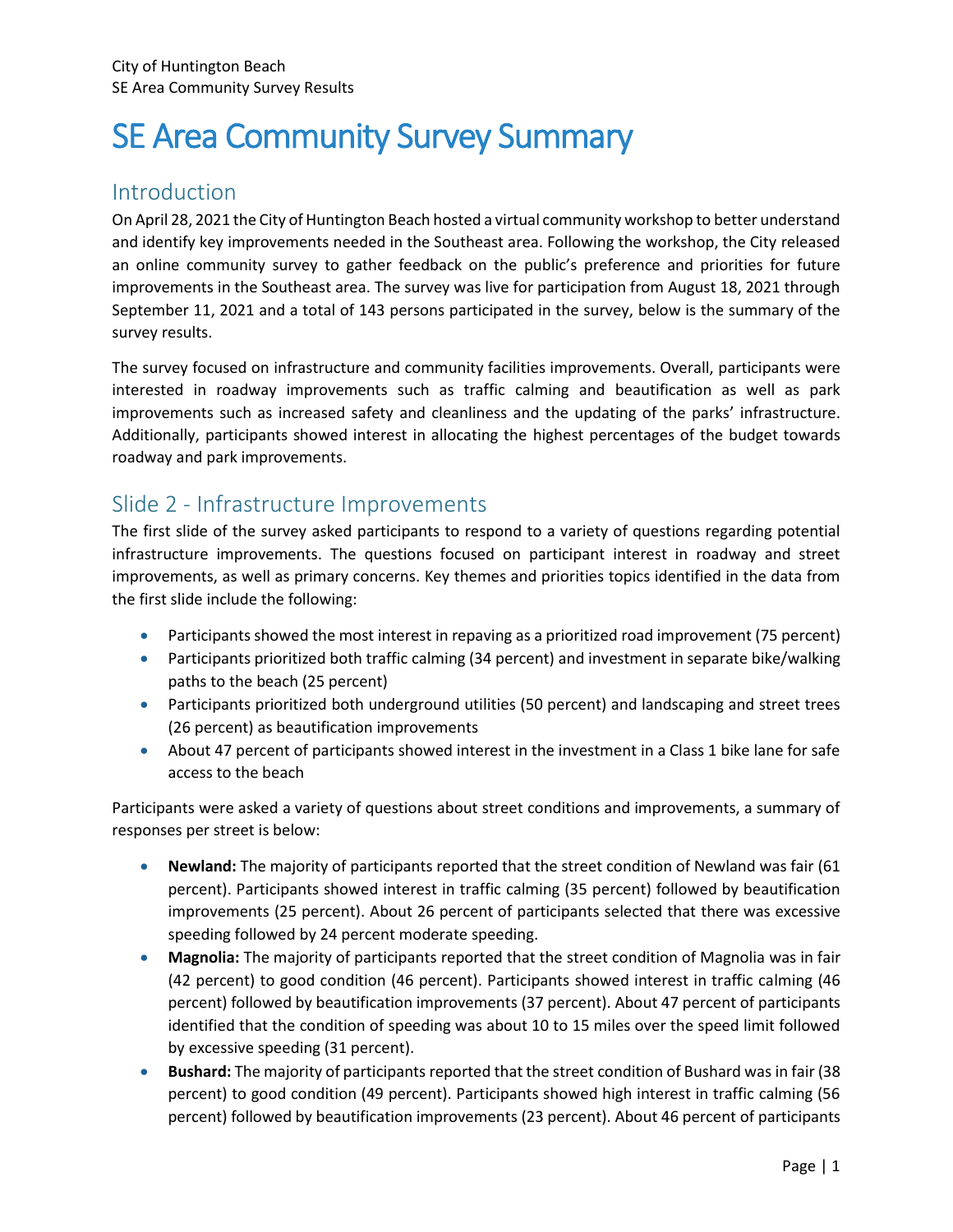identified that the condition of speeding was about 10 to 15 miles over the speed limit followed by excessive speeding (32 percent).

- **Brookhurst:** The majority of participants reported that the street condition of Brookhurst street was in fair (44 percent) to good condition (40 percent). Participants showed high interest in traffic calming (54 percent) followed by beautification improvements (24 percent).
- **Atlanta:** The majority of participants reported that the street condition of Atlanta Avenue was in fair (29 percent) to good condition (49 percent). Participants showed interest in traffic calming (47 percent) followed by beautification improvements (27 percent). About 48 percent of participants identified that the condition of speeding was about 10 to 15 miles over the speed limit followed by excessive speeding (24 percent).
- **Hamilton:** The majority of participants reported that the street condition of Hamilton Avenue was in fair (37 percent) to poor condition (25 percent). Participants showed interest in street repair (41 percent) followed by traffic calming (23 percent). About 51 percent of participants identified that the condition of speeding was about 10 to 15 miles over the speed limit followed by excessive speeding (29 percent).
- **Banning:** The majority of participants reported that the street condition of Banning Avenue was in fair (42 percent) to good condition (31 percent). Participants showed interest in traffic calming (33 percent) and beautification improvements (25 percent). About 42 percent of participants identified that the condition of speeding was about 10 to 15 miles over the speed limit followed by excessive speeding (31 percent).

Participants identified that speeding at 15 or more miles over the speed limit typically occurred between 10:00 p.m. and midnight (24 percent) followed by the timeframe between 6:00 p.m. and 10:00 p.m. (23 percent).

Supplemental charts and data with supporting evidence are shown below for each question of the survey.

## Slide 2 – Charts and Data

Participants were asked to select which roadway improvement, slurry seal or repaving, should be prioritized. The majority of participants selected repaving as the roadway improvement they would like to be prioritized. The data for this question is shown in **Figure 1** below.



#### **Figure 1: Roadway Improvements**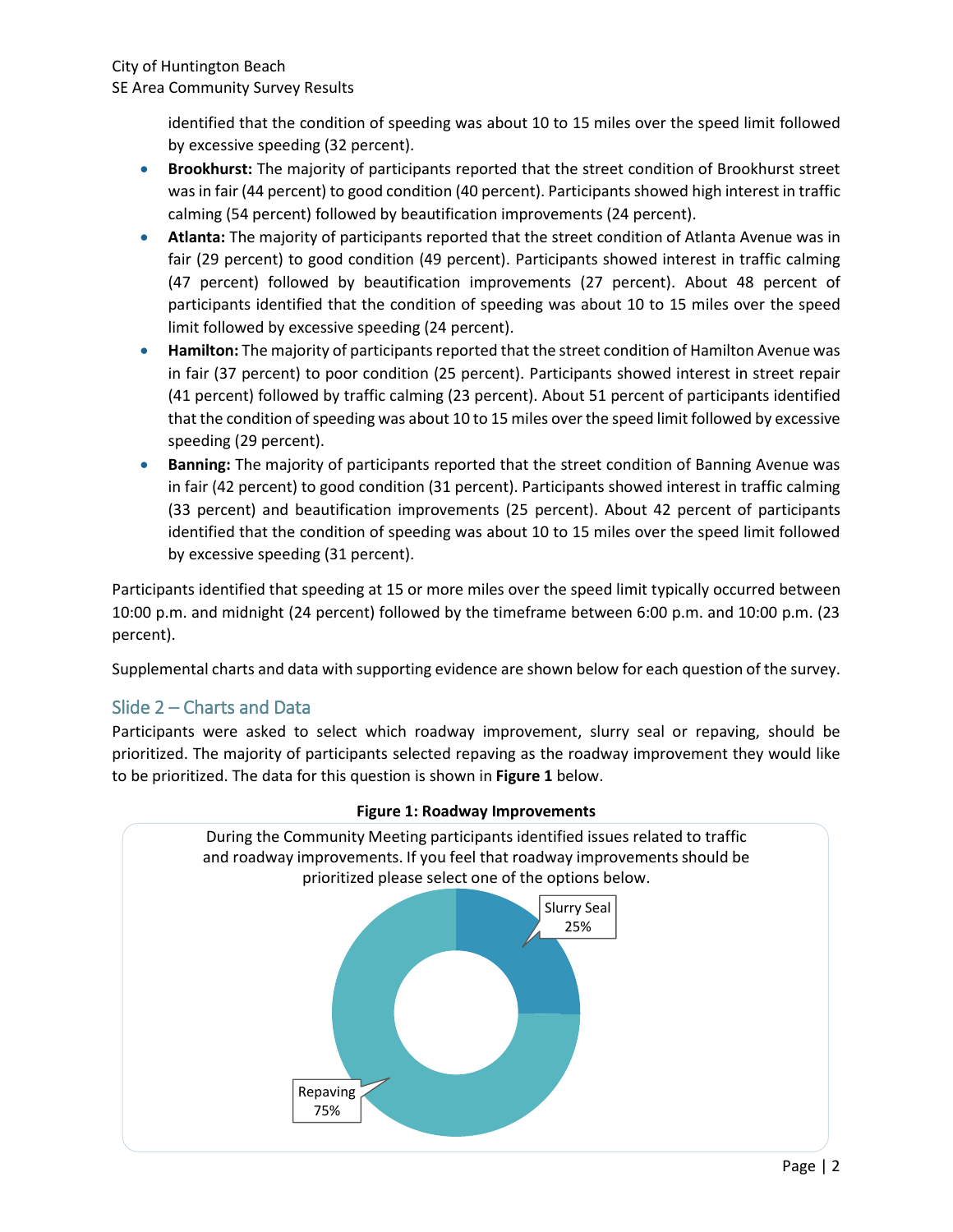Additionally, the participants were asked to select which mobility improvements should be prioritized. Participants were given the following mobility improvement options:

- Sidewalk, curb, gutter installation,
- **Bicycle lanes,**
- Separated paths to the beach,
- Crosswalk installation, or
- Traffic calming.

Based on the survey responses, the majority of participants selected improvements related to traffic calming as a priority (34 percent), followed by separated paths to the beach (25 percent). The data for this question is shown in **Figure 2** below.



#### **Figure 2: Mobility Improvements**

The survey also asked participants to select which of thew following beautification improvements should be prioritized.

- Landscaping and street trees,
- Underground utilities,
- Public art,
- Lighting, or
- Enhanced crosswalks.

Based on the data, 50 percent of participants selected underground utilities as a priority for beautification improvements, followed by 26 percent of participants who landscaping and trees. Sixteen percent of participants selected enhanced crosswalks as a priority. The data showed that few participants selected lighting and public art as a priority. The data for these findings is shown in **Figure 3** below.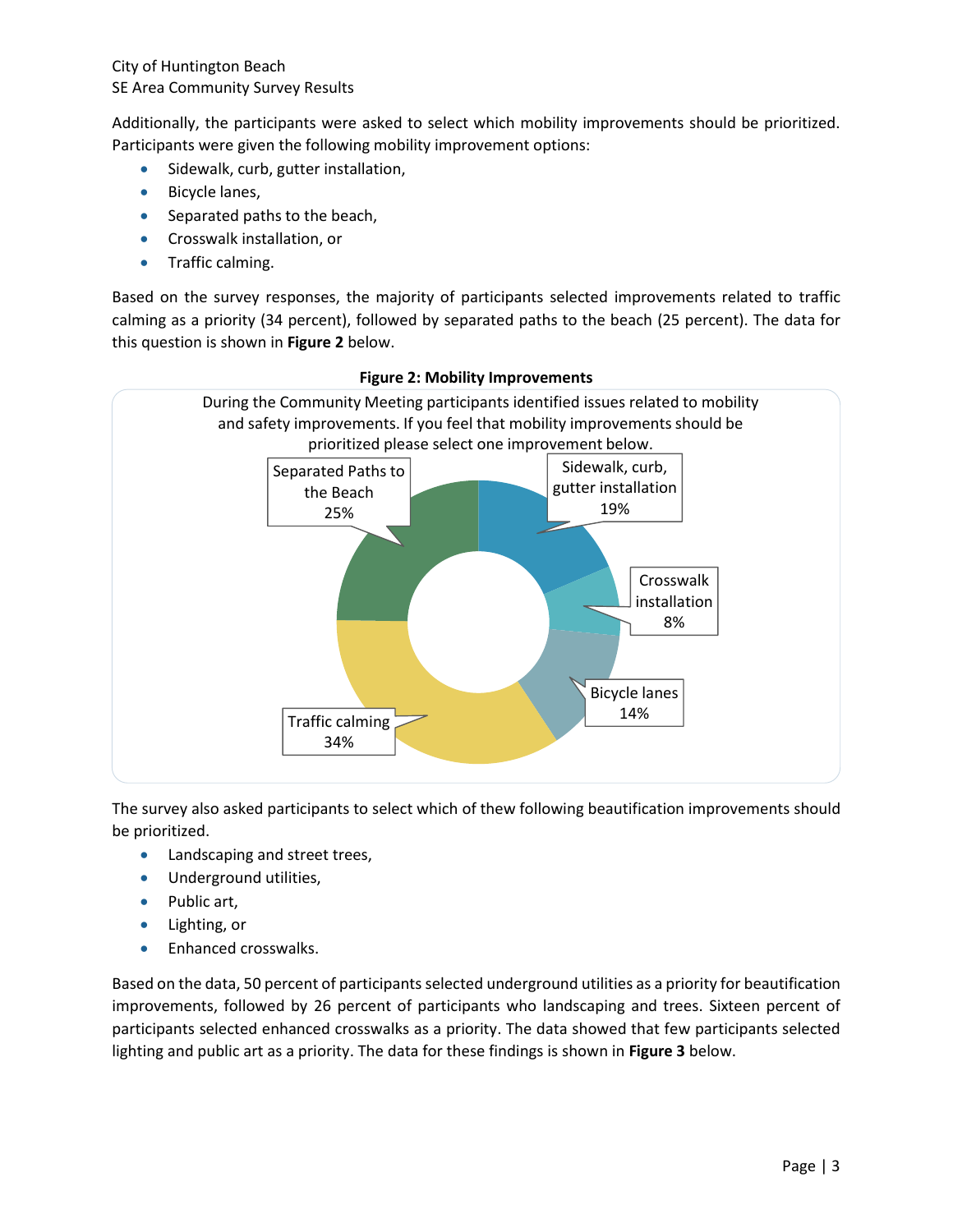

#### **Figure 3: Beautification Improvements**

Finally, the survey asked participants to identify interest in a Class 1 bike lane along the Flood Control channel. A Class 1 bike lane provides safe access to bicyclists and pedestrians to the beach. Participants were asked to rate their interest in the Class 1 bike lane on a scale of one to five:

- $\bullet$  1 = Not interested.
- $\bullet$  2 = Mostly disinterested.
- $\bullet$  3 = Neutral feelings.
- $\bullet$  4 = Mostly interested.
- $\bullet$  5 = Highly interested.

The data (**Figure 4** below) shows that about 47 percent of participants are either mostly or highly interested in the Class 1 bike lane. As for the other half of participants, 28 percent elected either mostly disinterested or not interested and 25 percent identified as having neutral feelings.



#### **Figure 4: Interest in Class 1 Bike Lane**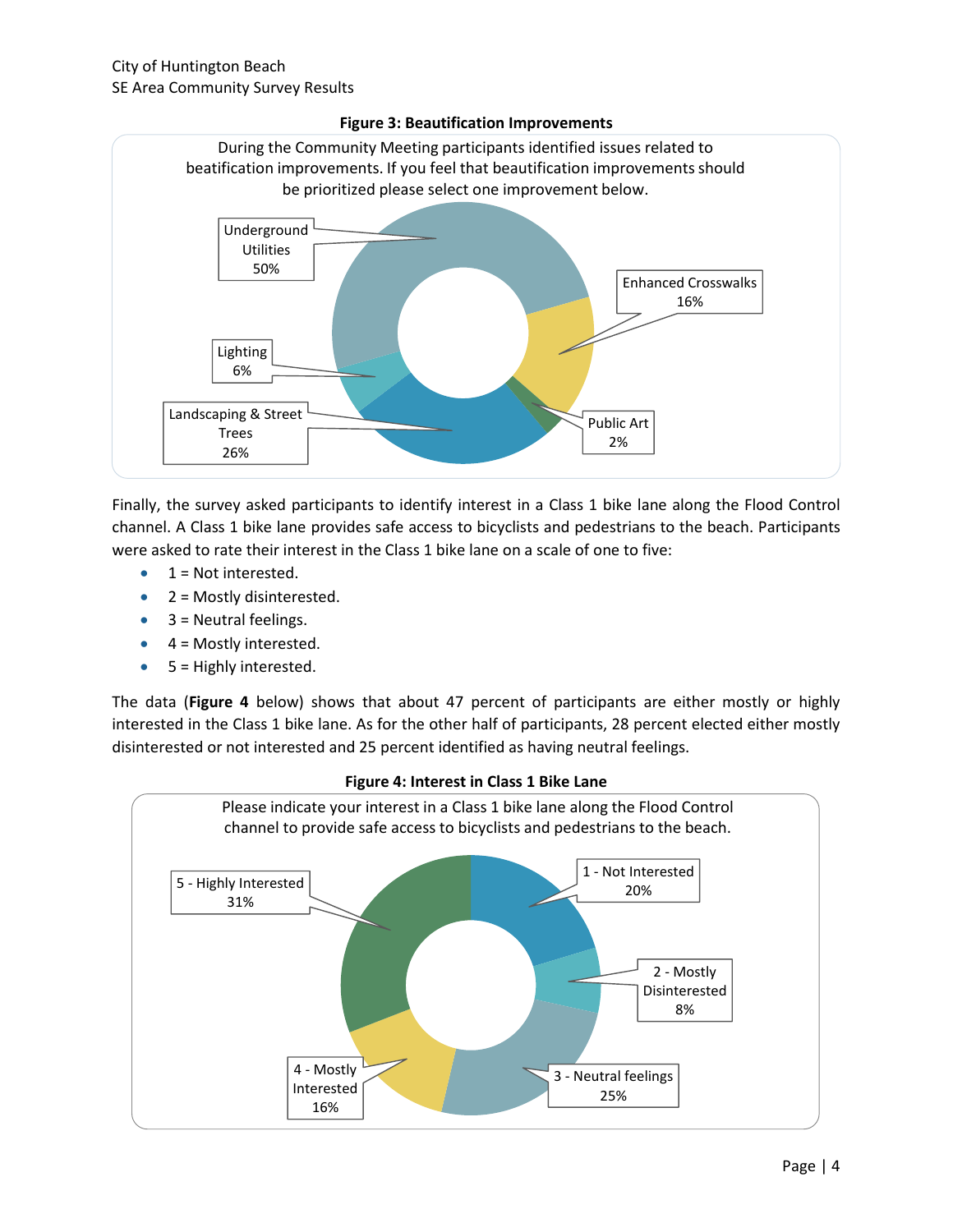## Road Conditions

The survey asked participants to rank the road conditions for seven streets in the Southeast area on a scale of one to five:

- $\bullet$  1 = Barely drivable.
- $2 =$  Poor condition.
- 3 = Fair condition.
- $\bullet$  4 = Good condition.
- $5$  = Pristine, brand new street.

#### *1. Newland Street*

Based on the data (**Figure 5** below), majority of participants identified Newland Street as being in either fair or good condition, with one percent identifying pristine condition. Only seven percent of participants selected poor condition and no participants identified the road condition of Newland Street as barely drivable. Overall, participants identified some improvements needed on Newland Street.



#### **Figure 5: Road Conditions on Newland Street**

#### *2. Magnolia Street*

Based on the data shown in **Figure 6**, majority of participants identified road conditions for Magnolia Street as either good or fair (88 percent of total participants). Additionally, four percent of participants selected pristine condition. Just seven percent of participants selected poor condition and one percent of participant selected barely drivable regarding the road condition of Magnolia Street. Overall, participants identified few to no improvements needed on Magnolia Street.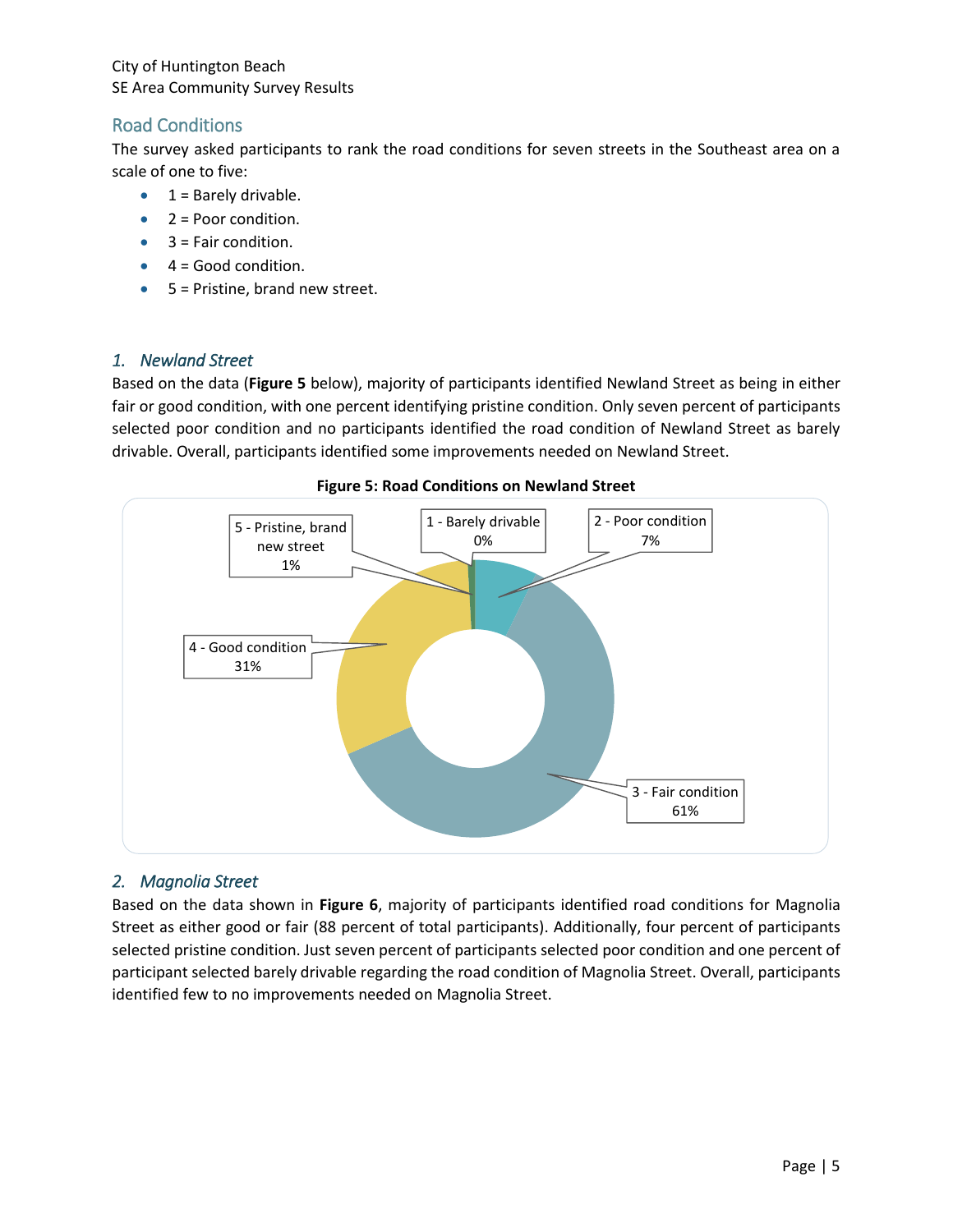



#### *3. Bushard Street*

Based on the survey responses (shown in **Figure 7** below), majority of participants identified Bushard Street as being in either good or fair condition with three percent selecting pristine condition. Additionally, eight percent of participants selected poor condition and two percent selected barely drivable regarding the road condition of Bushard Street. Overall, Participants identified few to no improvements needed on Bushard Street.



**Figure 7: Road Conditions on Bushard Street**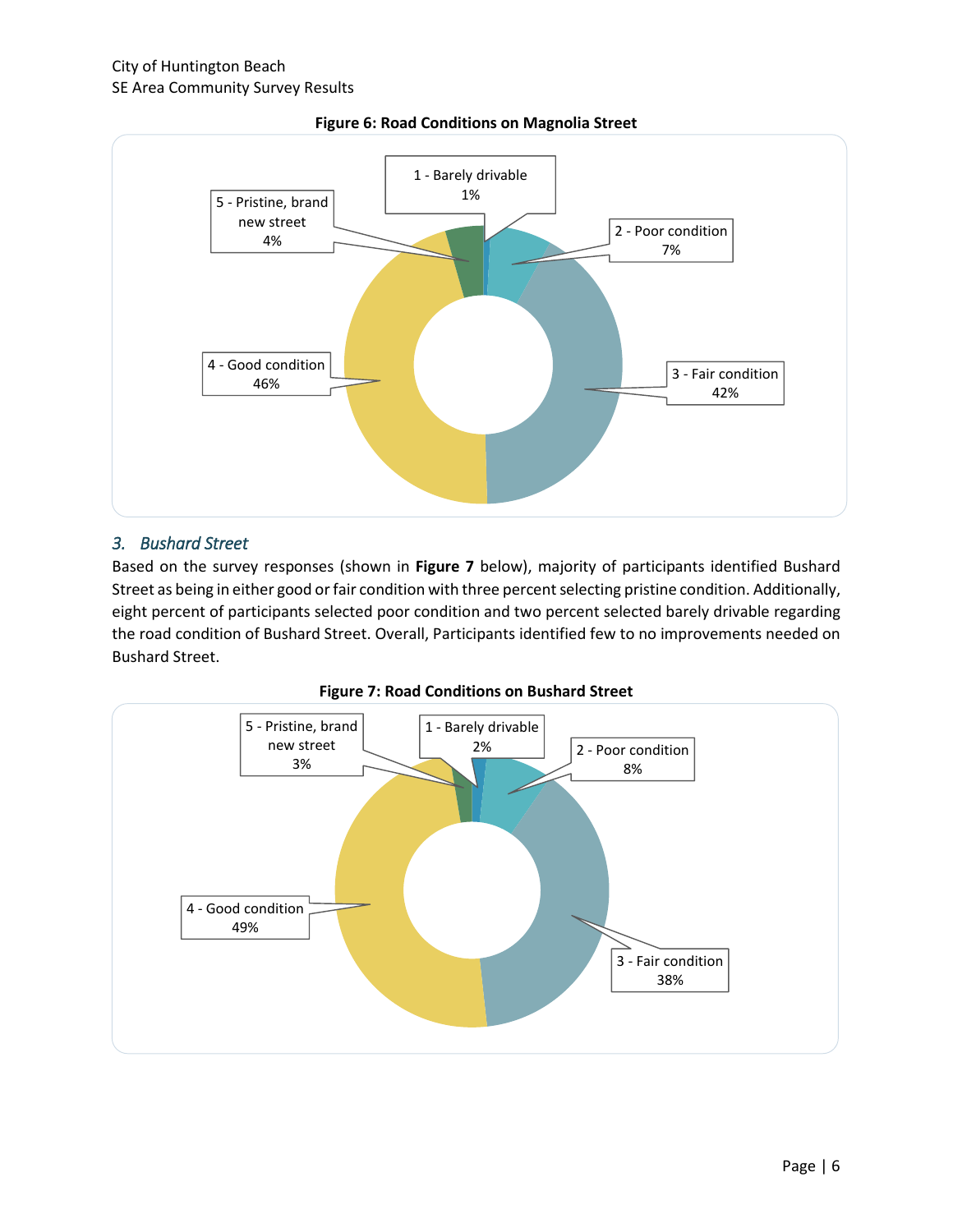#### *4. Brookhurst Street*

Based on the data shown in **Figure 8** below, majority of participants identified Bushard Street as being in either fair or good condition, with six percent of participants selecting pristine condition. Seven percent of participants selected poor condition, and three percent of participants selected barely drivable regarding the road condition of Brookhurst Street. Overall, participantsidentified few improvements need to Brookhurst Street.





#### *5. Atlanta Avenue*

Based on the data (**Figure 9**), most participants identified Atlanta Avenue as being in either good or fair condition, where 14 percent of participants selected pristine condition. In total just six percent of participants selected poor condition, and two percent of participants selected barely drivable regarding the road condition of Atlantic Avenue. Overall, participants identified few to no improvements needed for Atlanta Avenue.



#### **Figure 9: Road Conditions on Atlanta Avenue**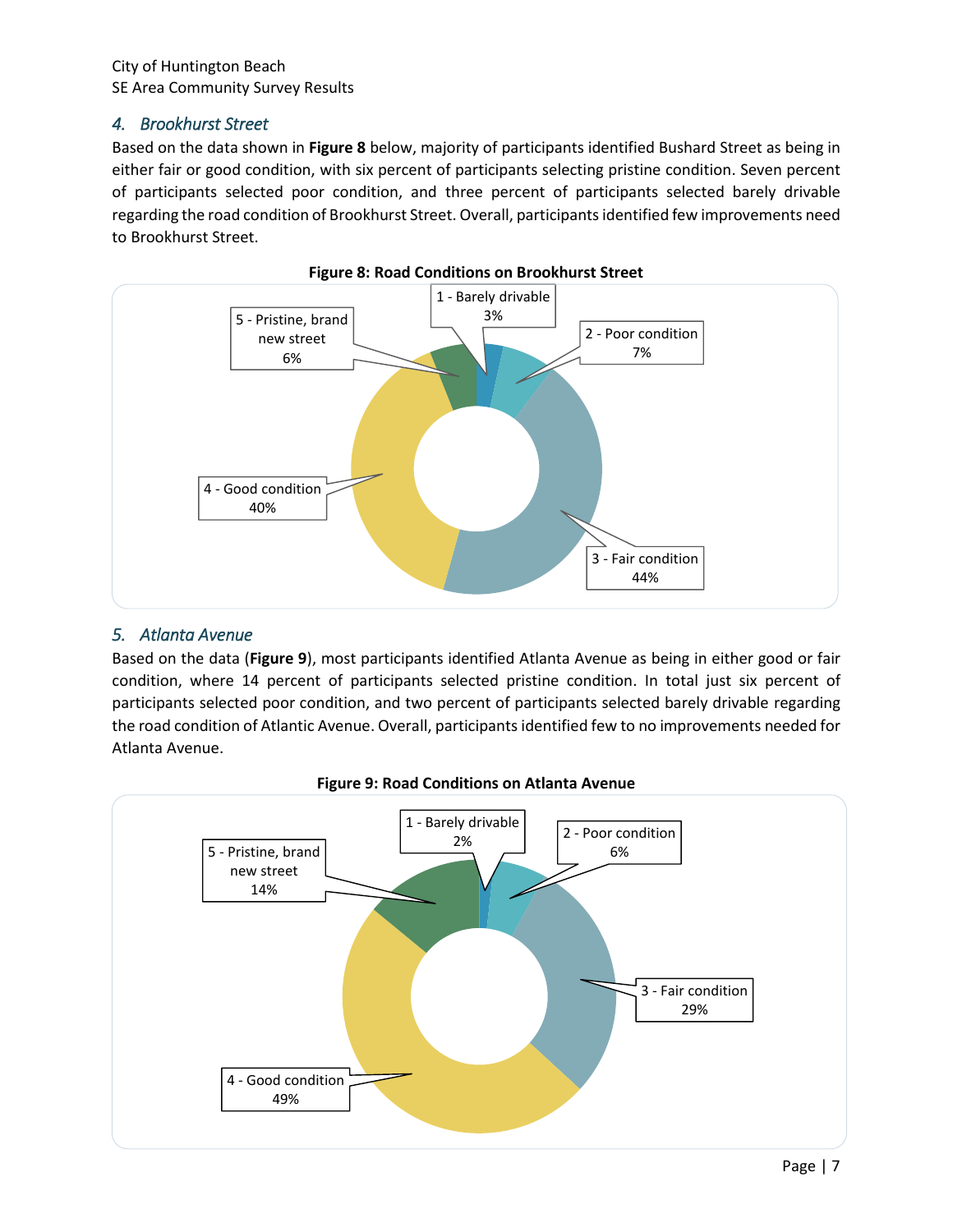#### *6. Hamilton Avenue*

Based on the data shown in **Figure 10**, about 42 percent of participants selected the road condition for Hamilton Avenue as being in either poor or barely drivable condition. An additional 37 percent of participants selected fair condition, and just 21 percent of participants selected either good or pristine condition regarding the road condition of Hamilton Avenue. Overall, participants identified Hamilton Avenue as requiring the most improvements.





#### *7. Banning Avenue*

Based on the data shown below in **Figure 11**, about 42 percent of participants selected the road condition for Banning Avenue as being in fair condition. An additional 31 percent of participants selected good condition, and about 27 percent of participants selected either poor or barely drivable regarding the road condition of Banning Avenue. Overall, participants identified Banning Avenue as needing some improvements.



**Figure 11: Road Conditions on Banning Avenue**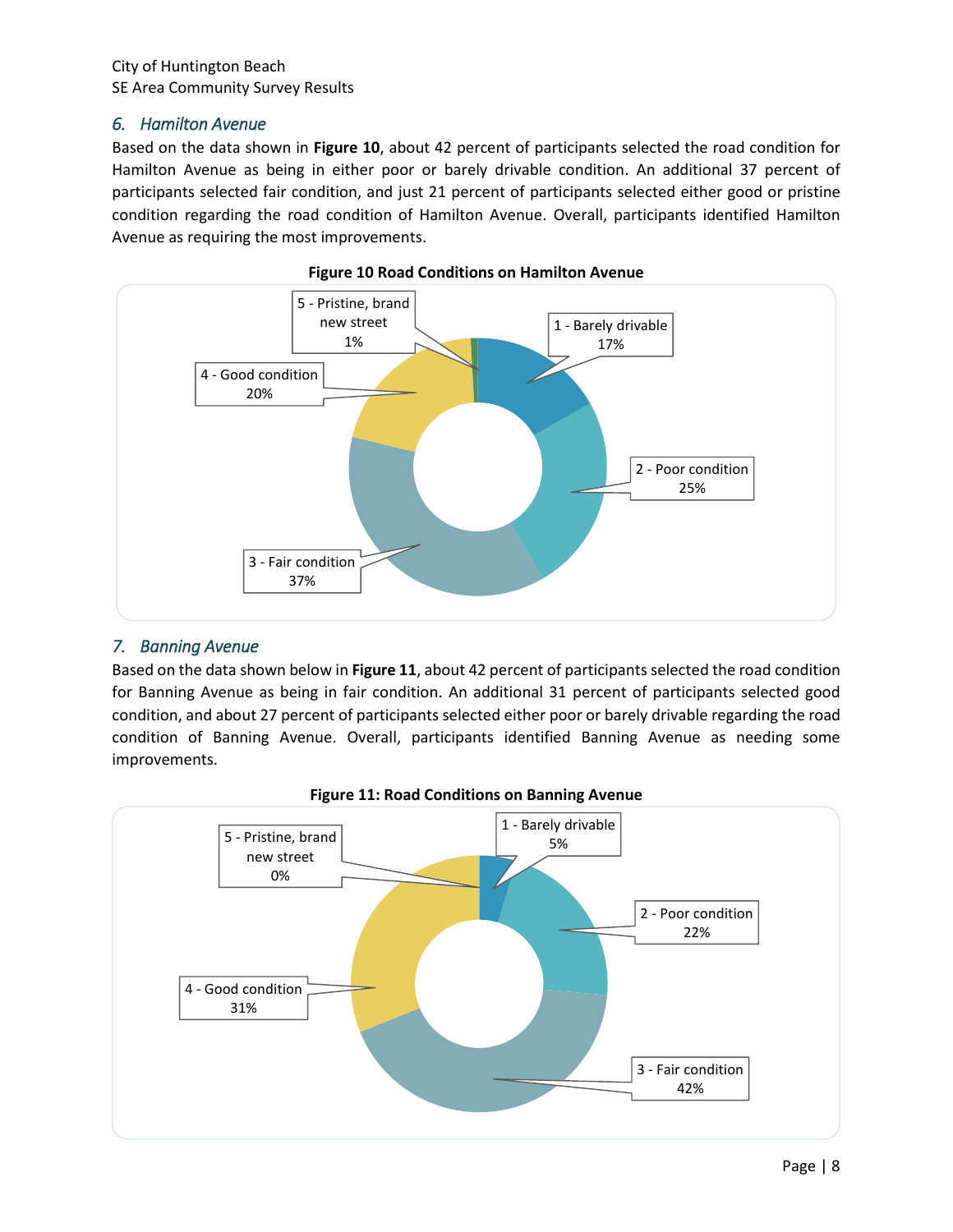#### Road Improvements

The survey also requested feedback on road improvements participants would look to see in the Southeast Area. The survey provided participants with a map of the Southeast area of the City and asked them to identify road improvements that could benefit the seven streets mentioned above. The road improvements participants could select included the following:

- Installation of a sidewalk or gutter,
- **Installation of crosswalks or curbs,**
- Beautification improvements,
- Installation of lighting,
- Traffic calming, or
- Street repair.

#### *1. Newland Street*

Participants identified traffic calming as most beneficial on Newland Street (35 percent) followed by beautification improvements (25 percent). Participants also showed interest in the installation of a sidewalk or gutter and very little interest in the installation of lighting on Newland Street. The data is below in **Figure 12**.



**Figure 12: Road Improvements on Newland Street**

## *2. Magnolia Street*

The road improvements that participants selected to best benefit Magnolia Street included traffic calming (45 percent) followed by beautification improvements (37 percent). Participant had minor interest in the installation of sidewalks or gutters and the installation of crosswalks or curb; interest in street repair was low and there was very little interest in the installation of lighting. The data is shown in **Figure 13** below.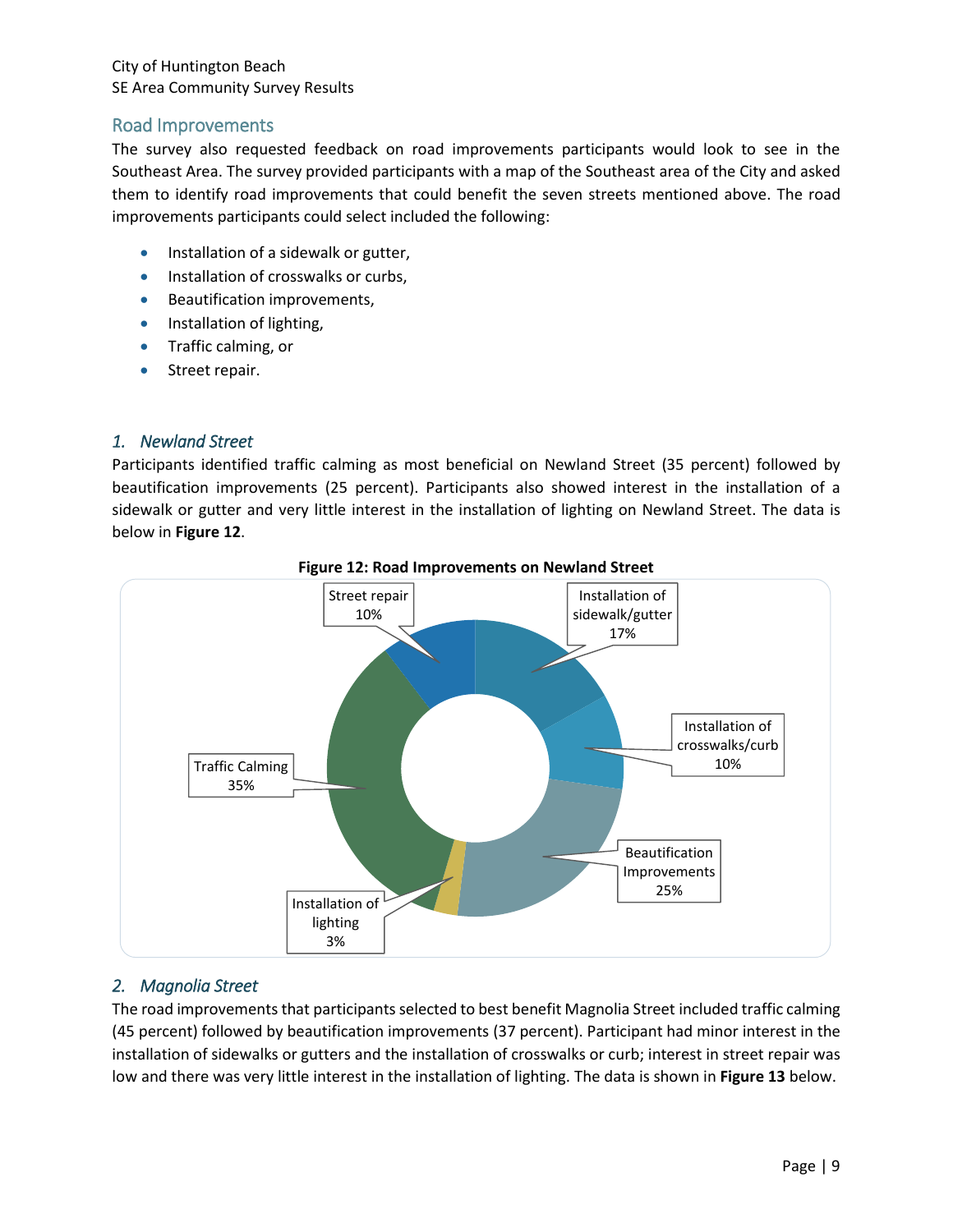

#### **Figure 13: Road Improvements on Magnolia Street**

#### *3. Bushard Street*

According to the data (shown in **Figure 14**), majority of participants selected traffic calming as a primary improvement to Bushard Street. Beautification improvements followed with a total of 23 percent. Participant interest in the installation of sidewalks or gutters, the installation of crosswalks or curbs, and street repair was low and there was very little interest in the installation of lighting on Bushard Street.



**Figure 14: Road Improvements on Bushard Avenue**

#### *4. Brookhurst Street*

Majority of participants select traffic calming (54 percent) as a priority road improvement on Brookhurst Street, followed by beautification improvements (24 percent). Participant interest in the installation of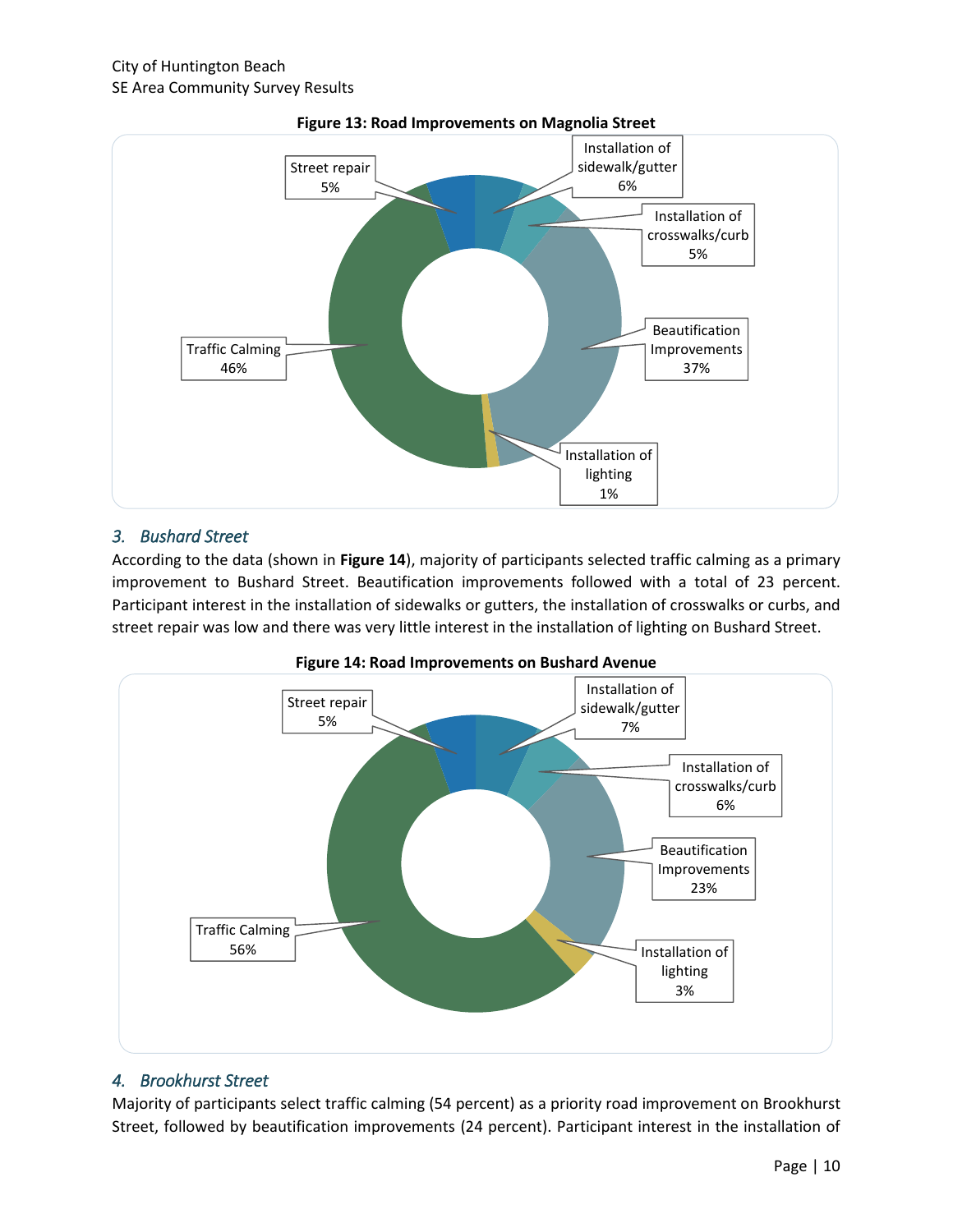sidewalks and gutters, street repair, and the installation of crosswalks and curbs was low and there was no participant interest in the installation of lighting on Brookhurst Street.



**Figure 15: Road Improvements on Brookhurst Street**

## *5. Atlanta Avenue*

Forty-seven percent of participants selected traffic calming as a priority road improvement on Atlanta Avenue, followed by 27 percent of participants who selected beautification improvements. Participant interest in street repair, the installation of crosswalks and curbs, and the installation of sidewalks and gutters was low and there was very little interest in the installation of lighting on Atlanta Avenue.



**Figure 16: Road Improvements on Atlanta Avenue**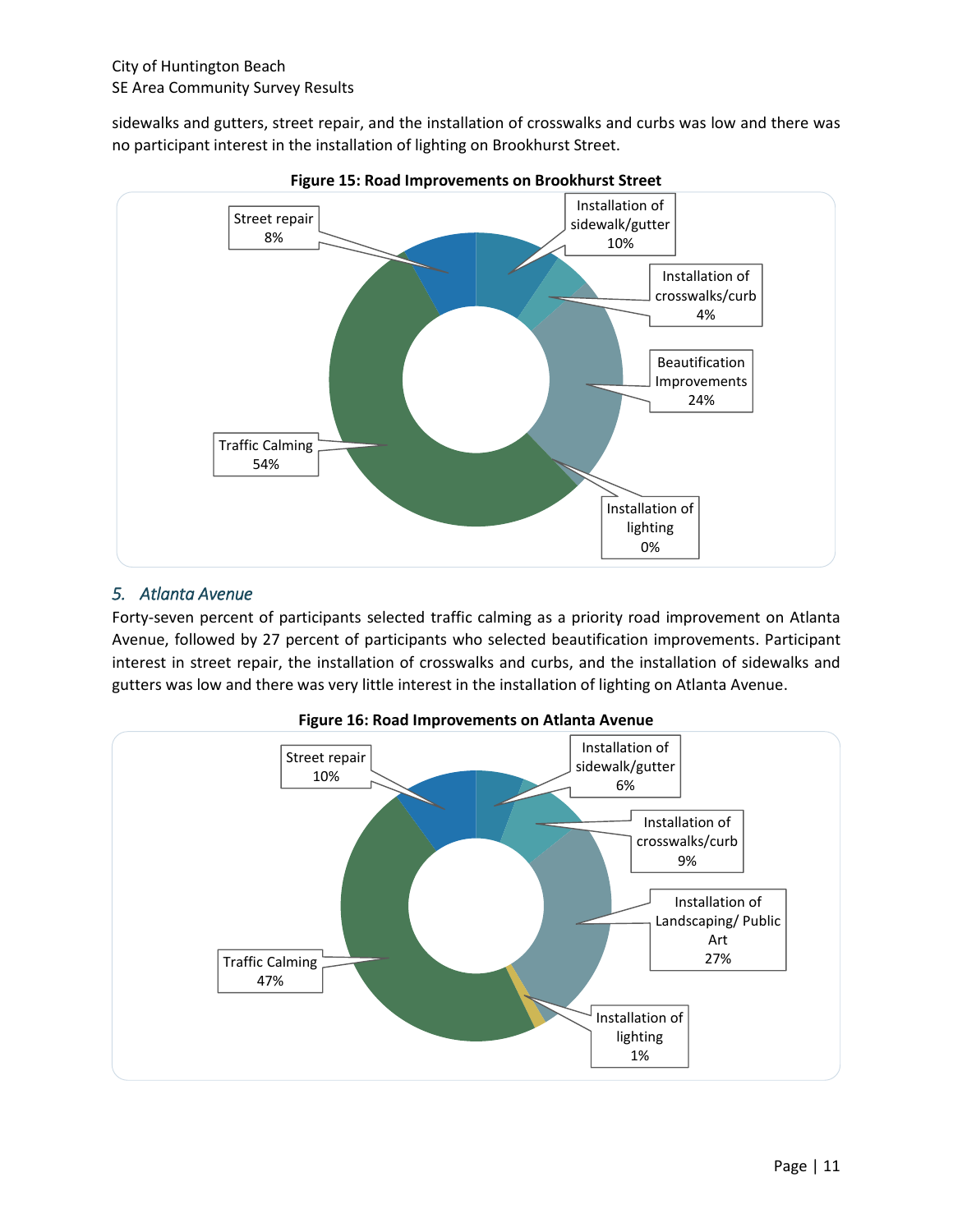#### *6. Hamilton Avenue*

A total of 41 percent of participants selected street repair as a priority improvement to Hamilton Avenue. followed by traffic calming (23 percent). A bout 15 percent of participant showed interest in beautification improvements and about 19 percent showed interest in installation of crosswalks/curbs and sidewalks/gutters. There was low interest in the installation of lighting on Hamilton Avenue.





## *7. Banning Avenue*

The road improvements that participants selected to best benefit Banning Avenue were traffic calming with 33 percent of participants selecting this improvement followed by beautification improvements with 25 percent of participants identifying this improvement as a benefit. There was some participant interest in street repair and the installation of crosswalks and curbs and low participant interest in the installation of lighting and the installation of sidewalks and gutters on Banning Avenue.



#### **Figure 18: Road improvements on Banning Avenue**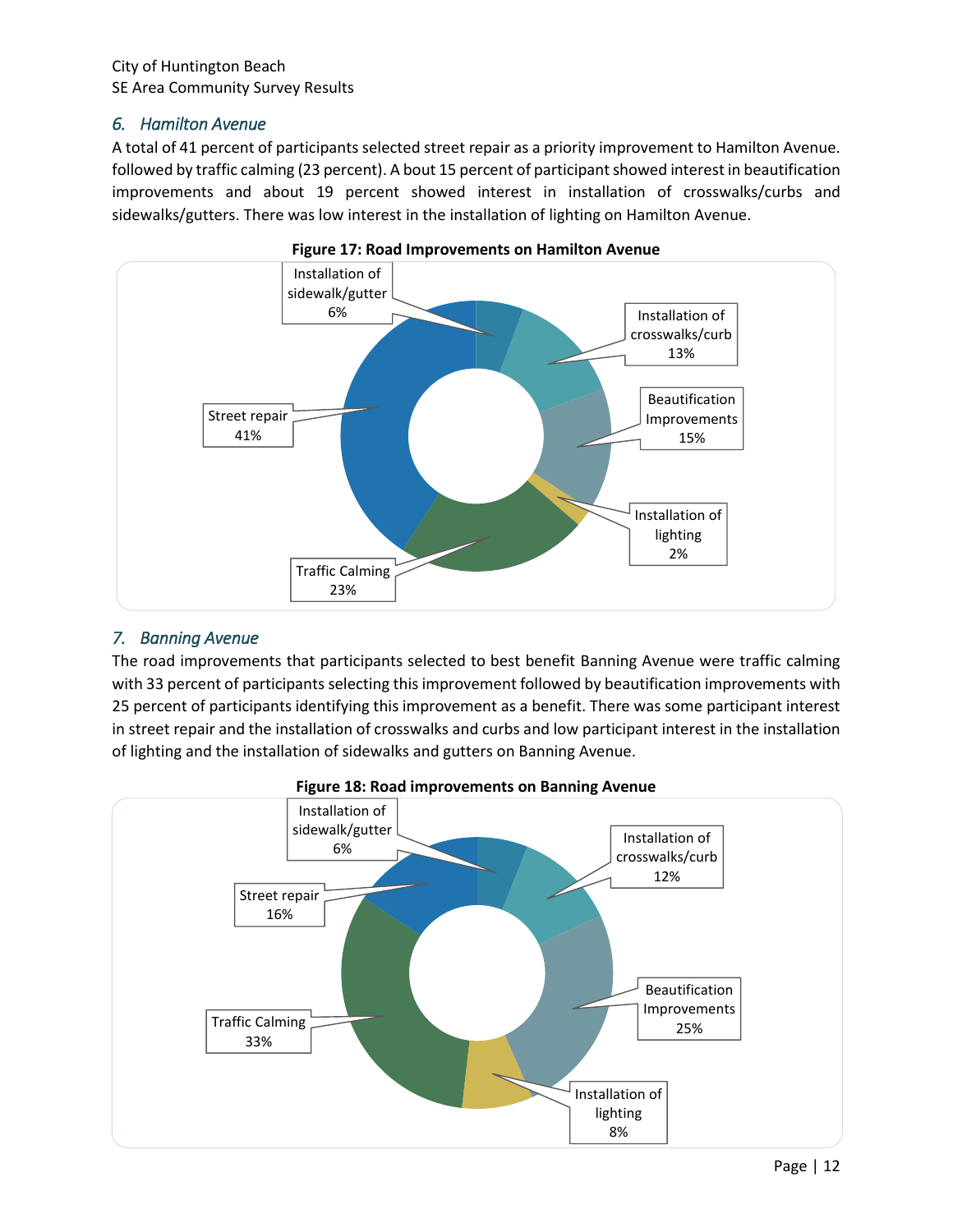## Speeding

The survey asked participants to rank the instances of speeding for six streets in the Southeast area on a scale of one to five:

- $\bullet$  1 = Little to no speeding.
- $\bullet$  2 = Moderate speeding.
- $\bullet$  3 to 4 = About 10 to 15 miles over the speed limit.
- $5$  = Excessive speeding.

#### *1. Newland Street*

Based on the survey responses, 43 percent of participants ranked the speeding on Newland Street to be about 10 to 15 miles over the speed limit. Twenty-six percent of participants selected excessive speeding and 21 percent of participants selected moderate speeding. Few participants ranked the speeding condition on Newland Street as little to no speeding.



#### **Figure 19: Speeding on Newland Avenue**

## *2. Magnolia Street*

Based on the survey responses, about 47 percent of participants ranked the speeding on Magnolia Street to be about 10 to 15 miles over the speed limit. About 31 percent of participants selected excessive speeding and 17 percent of participants selected moderate speeding. Few participants ranked the speeding condition on Magnolia Street as little to no speeding.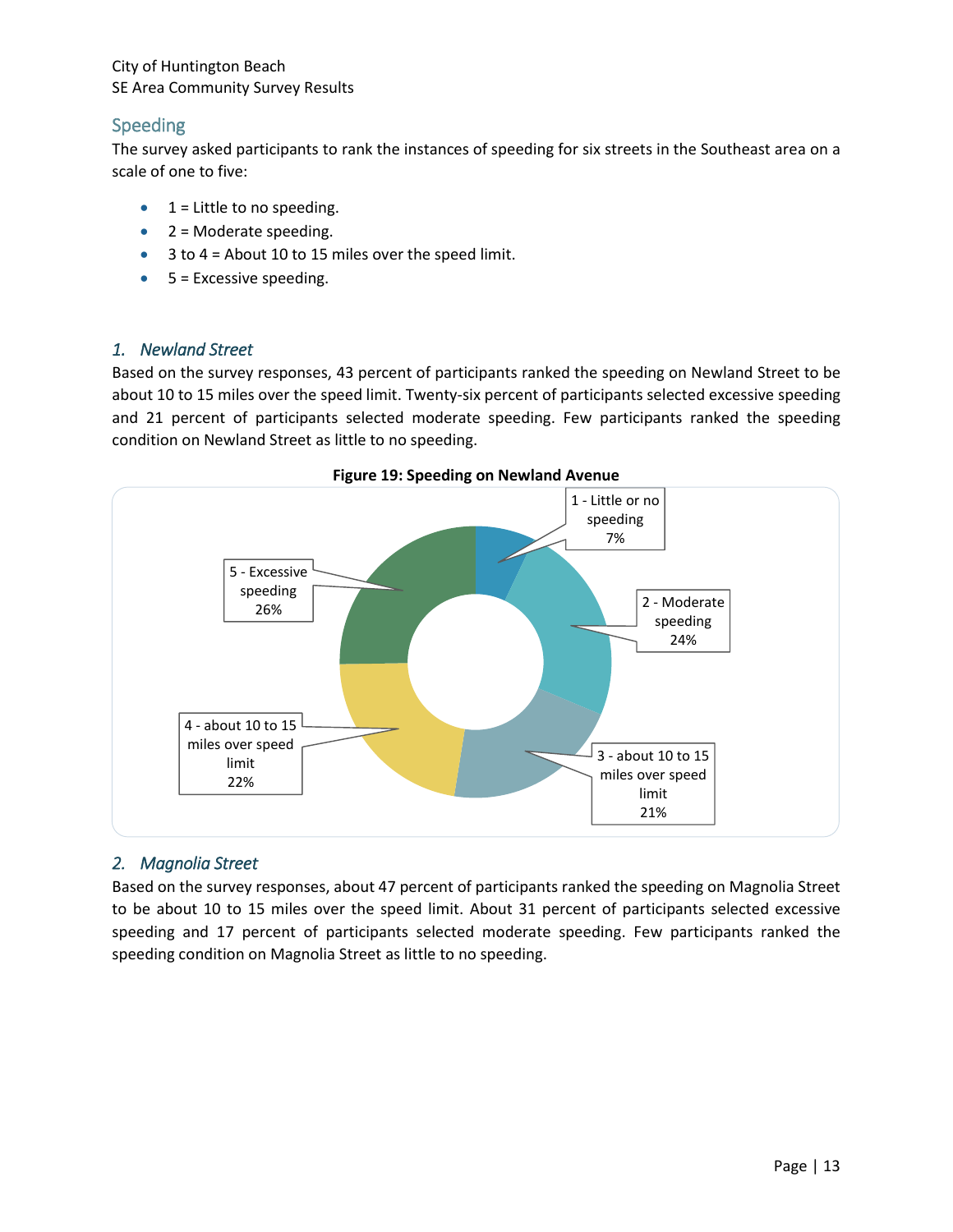

#### *3. Bushard Street*

Based on the survey responses, about 46 percent of participants ranked the speeding on Bushard Street to be about 10 to 15 miles over the speed limit. Thirty-two percent of participants selected excessive speeding and 17 percent of participants selected moderate speeding as the rankings for the speeding condition on Bushard Street. Few participants ranked the speeding condition on Bushard Street as little to no speeding.





#### *4. Atlanta Avenue*

Based on the survey responses, about 48 percent of participants ranked the speeding on Atlanta Avenue to be about 10 to 15 miles over the speed limit. About 24 percent of participants selected excessive speeding and another 24 percent of participants selected moderate speeding. Few participants ranked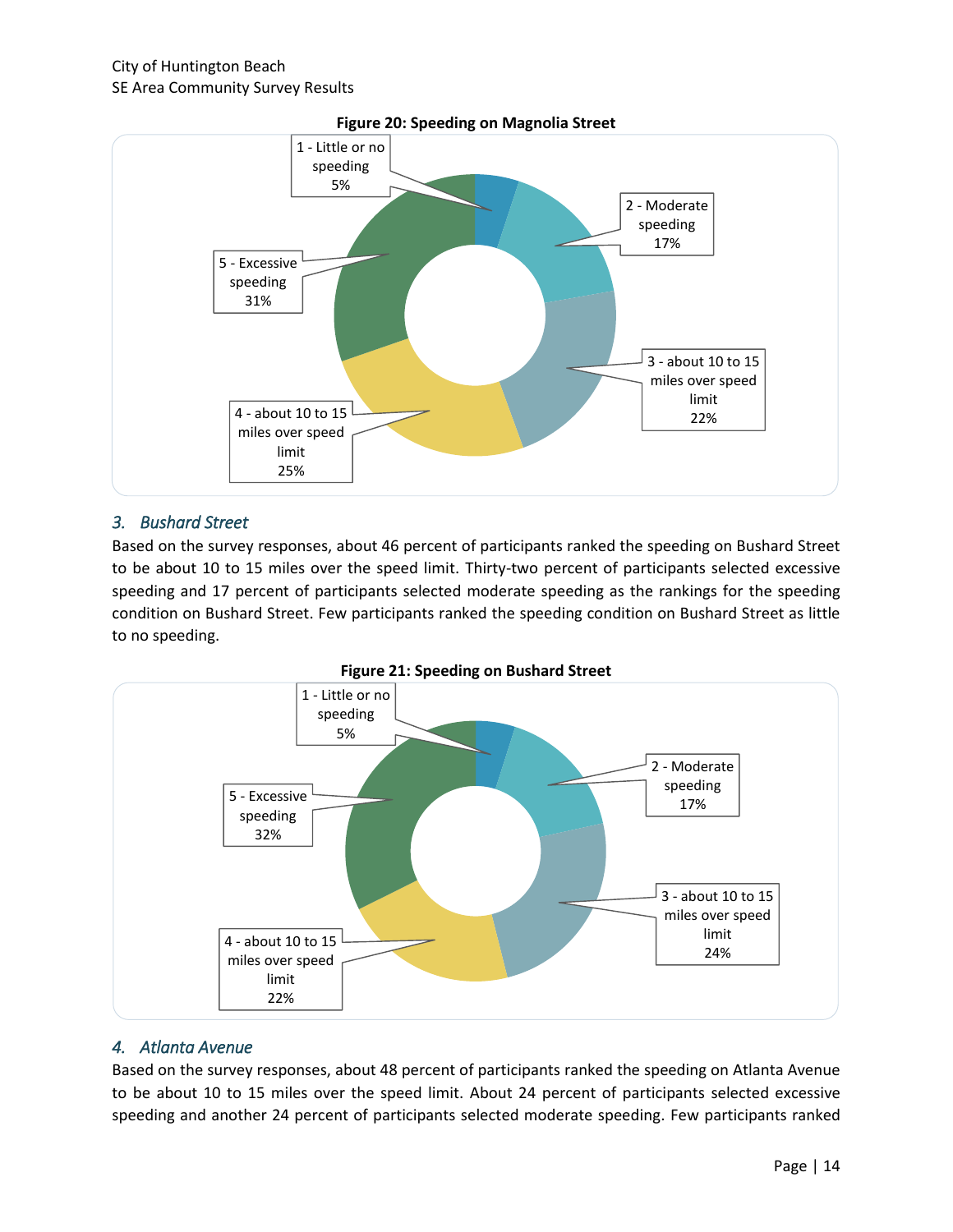the speeding condition on Atlanta Avenue as little to no speeding. Overall, participants identified Atlanta as having primary speeding issues.





#### *5. Hamilton Avenue*

Based on the survey responses, majority of participants ranked the speeding on Hamilton Avenue to be about 10 to 15 miles over the speed limit. About 29 percent of participants selected excessive speeding and 17 percent of participants selected moderate speeding. Few participants ranked the speeding condition on Hamilton Avenue as little to no speeding.





#### *6. Banning Avenue*

Based on the survey responses, 42 percent of participants ranked the speeding on Banning Avenue to be about 10 to 15 miles over the speed limit. Additionally, 31 percent of participants selected excessive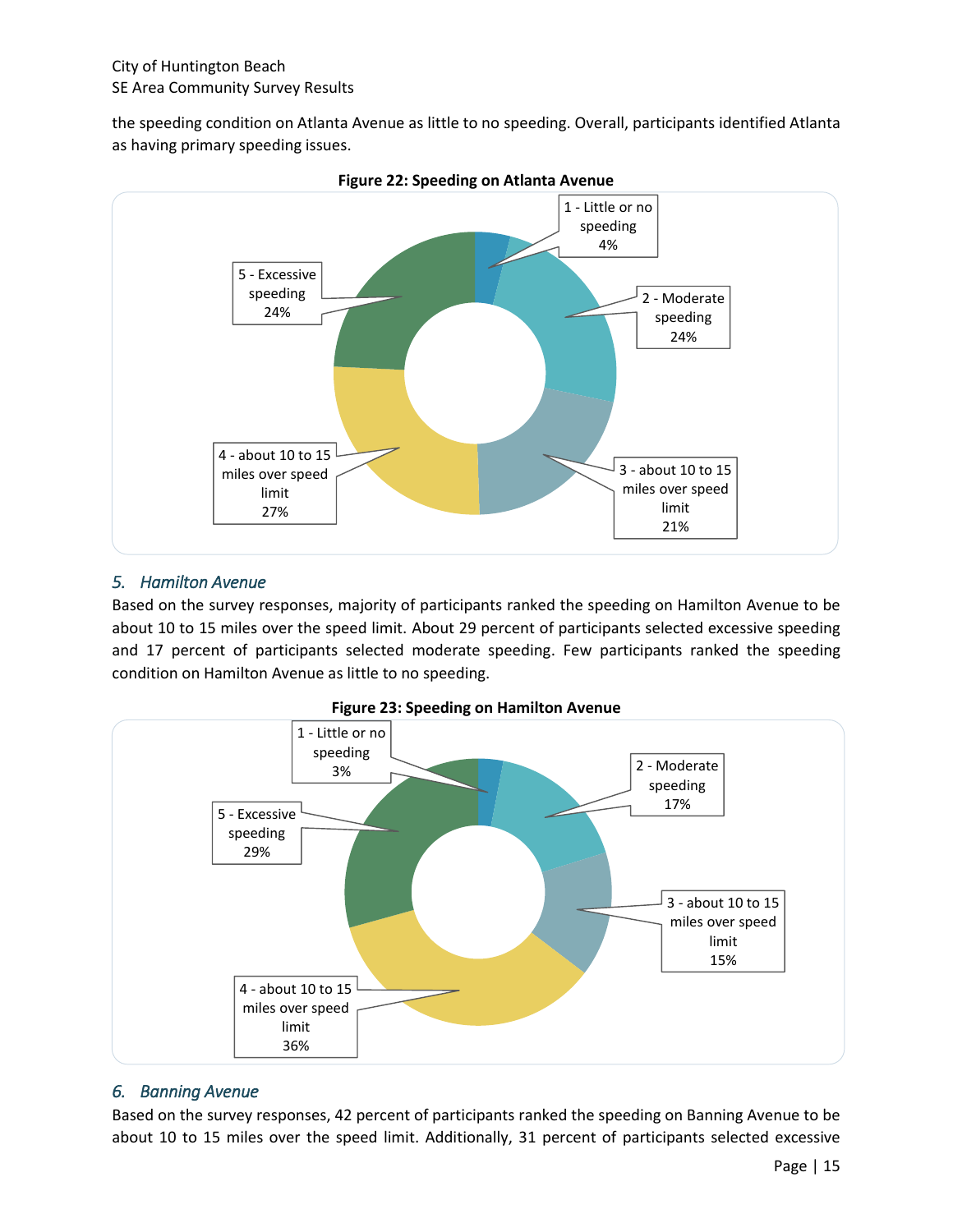speeding and 23 percent of participants selected moderate speeding. Few participants ranked the speeding condition on Banning Avenue as little to speeding.



**Figure 24: Speeding on Banning Avenue**

## Speed Limits

The survey asked participants identify the typical times of day that speeding occurs on streets with a speeding condition of 15 or more miles over the speed limit. Participant responses were generally split evenly between the following time frames:

- Between 10:00 p.m. and midnight, identified by 24 percent of participants.
- Between 6:00 p.m. and 10:00 p.m., identified by 23 percent of participants.
- Between noon and 6:00 p.m., identified by 21 percent of participants.
- Between 6:00 a.m. and noon, identified by 18 percent of participants.
- Between midnight and 6:00 a.m., identified by 14 percent of participants.

The data shows that participants noted speeding issues and concerns primarily after 6 pm and before 6am. However, overall data shows that speeding was noted throughout the course of the day. The date for this question in shown below in **Figure 25**.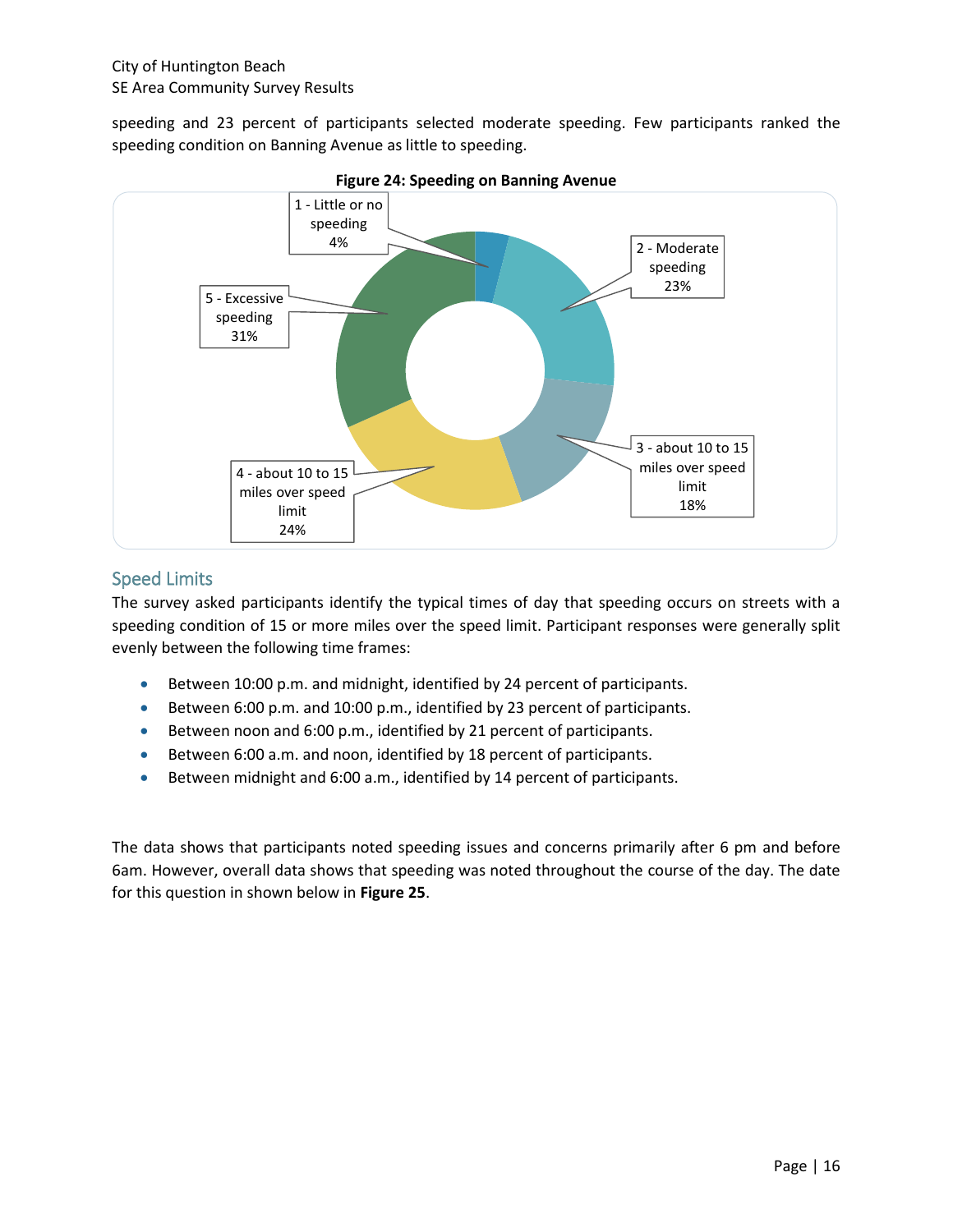

#### **Figure 25: Observed Time of Speeding**

# Slide 3 - Community Facilities

The third slide of the survey asked participants to respond to a variety of questions regarding potential improvements to community facilities. The questions focused on prioritizing the types of improvements participant would like to see at the Banning Library, the Community Center, and various parks in the Southeast Area. Key themes and priorities topics identified in the data from the third slide include the following:

- Participants selected that new construction and expansion should be prioritized improvements to the Banning Library (61 percent)
- Participants prioritized additional programing to improve the Community Center (53 percent)
- Participants selected Edison Community Park (37 percent) followed by Eader Park (32 percent) to be the parks prioritized for improvements

Participants were asked a variety of questions about the usage and condition of community parks, a summary of responses per park is below:

- **Eader Park:** Participants shared that 41 percent attend the park 6 or more times per year followed by 33 percent attended once or less in the last 5 years. About 43 percent of participants selected that they were neither satisfied or unsatisfied with the condition of Eader Park followed by 22 percent somewhat satisfied and 22 percent somewhat unsatisfied.
- **Seeley Park:** The majority of participants have attended Seeley park once or less in the last 5 years (55 percent) followed by 22 percent attended 6 or more times per year. Additionally, the majority of participants selected that they were neither satisfied or unsatisfied with the condition of Seeley Park followed by 25 percent somewhat satisfied.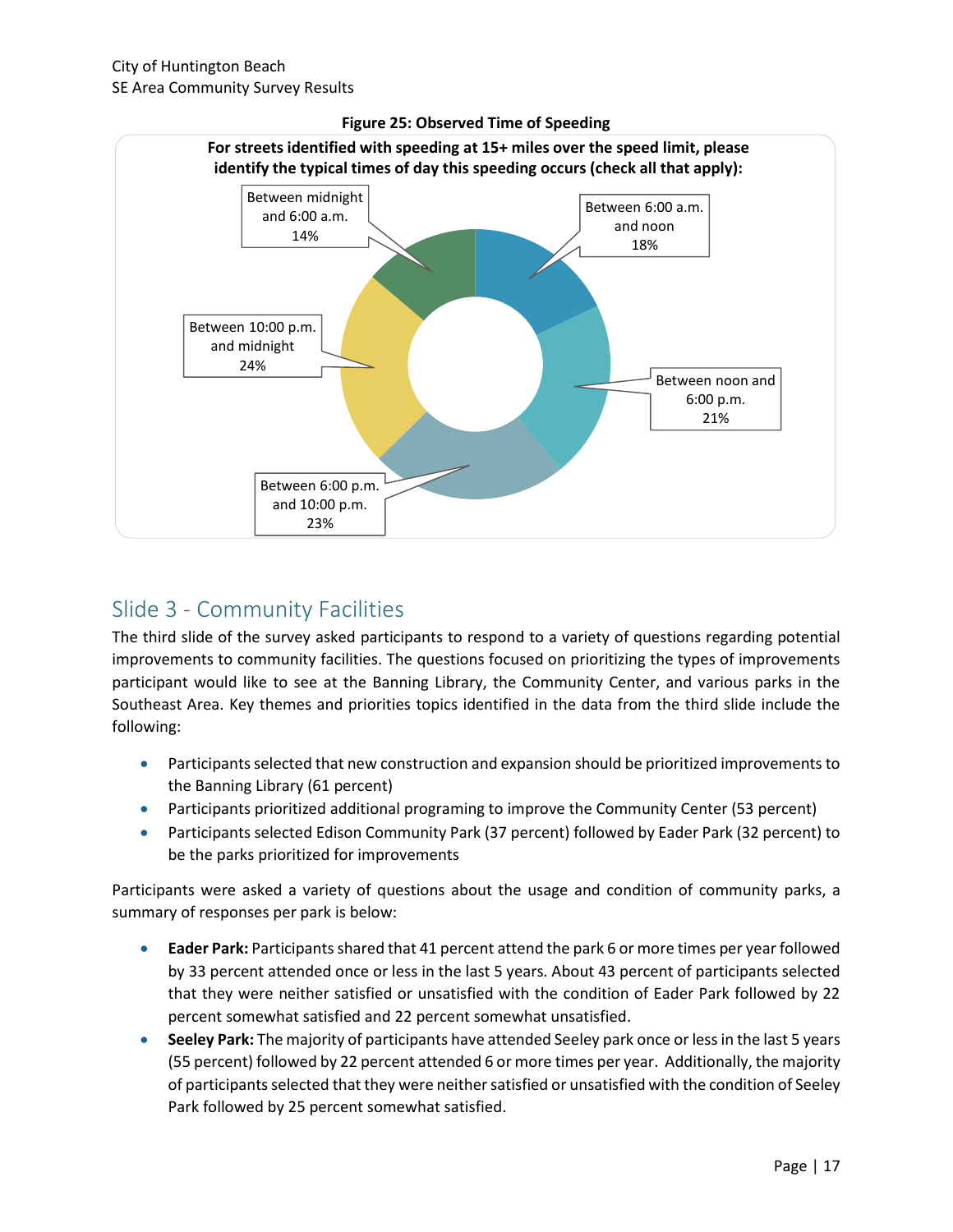- **Edison Community Park:** Participants shared that 45 percent attend the park 6 or more times per year followed by 16 percent attending once or less in the last 5 years.
- **Gisler Park:** The majority of participants have attended Gisler park once or less in the last 5 years (55 percent).
- Participants identified that they would like the parks to be safer and cleaner with improved infrastructure and facilities.

Participants were asked several questions about their usage of community facilities and potential improvements, a summary of responses per community facility is below:

- **Edison Community Center:** Within the last 5 years, 30 percent of participants have visited the Edison community Center more than 20 times followed by 21 percent having visited 6 to 10 times. Participants identified that they visit the community center for classes and event and showed interest in additional classes and events in the future.
- **Banning Library:** Within the last 5 years, 36 percent of participants have visited the Banning Library less than once followed by 23 percent having visited more than 20 times. Participants identified that they visit the library for book access and showed interest in additional programing and resources in the future.

## Slide 3- Charts and Data

The survey asked participants a series of questions about potential improvements to community facilities. Participants were asked to identify which improvements to the Banning library should be prioritized (**Figure 26**). The majority of participants selected new construction and expansion to be prioritized in the improvements to the Banning Library. About one third of participants showed interest in renovating the existing structure of the Banning library and there was little participant interest in additional programming as an improvement to the Banning Library.



Page | 18 The survey also asked participants were asked to identify which community center improvement, expanding the existing structure, or implementing additional programming, should be prioritized. Participant responses were almost evenly split as 53 percent of participants selected additional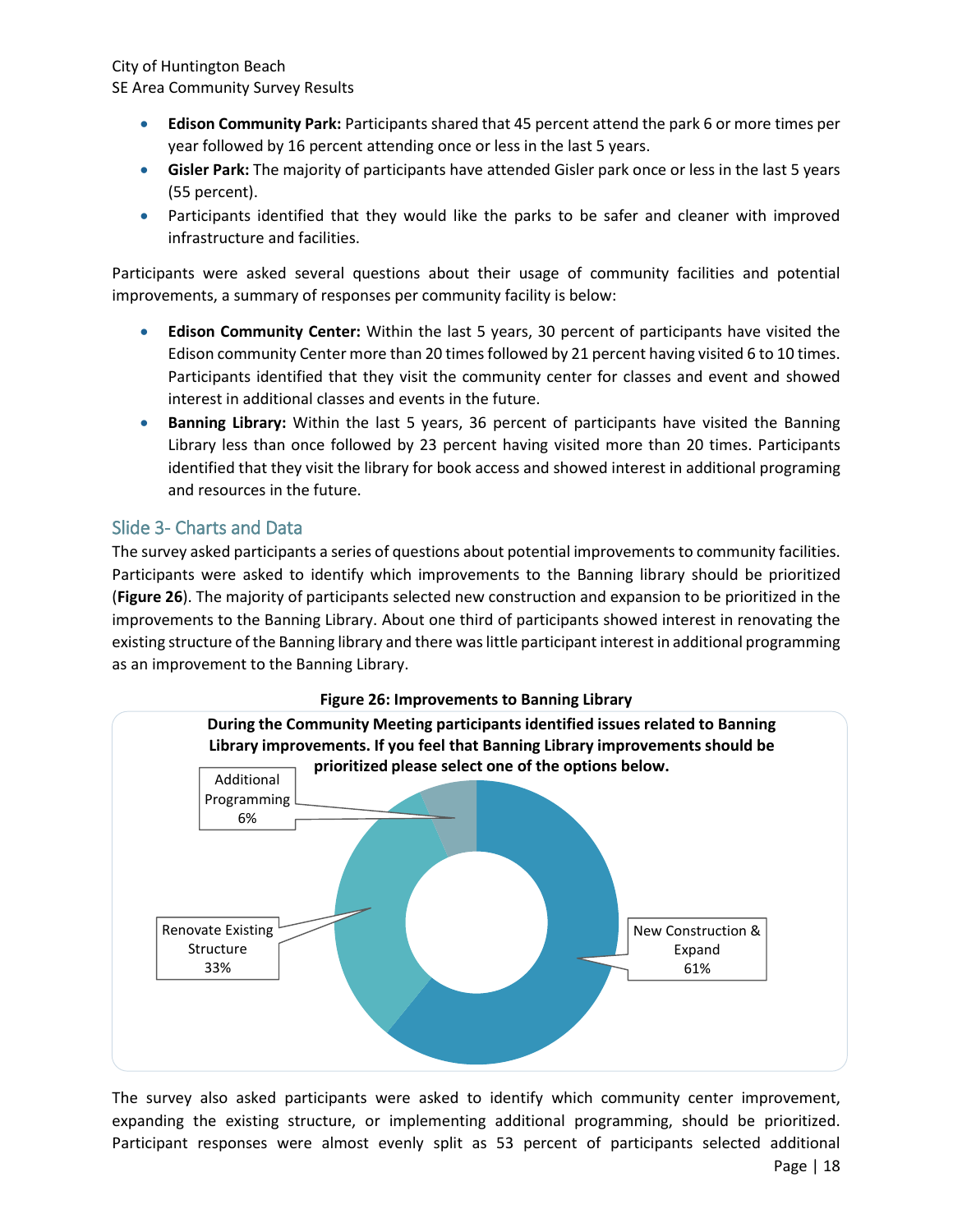programing to be prioritized while 47 percent of participants selected the expansion of the existing structure to be prioritized.



**Figure 27: Community Center Improvements** 

Additionally, participants were asked to identify which park should be prioritized for park and recreation improvements. Based on the survey responses, 37 percent of participants identified Edison Community Park to be prioritized followed by 32 percent of participants who identified Eader Park to be prioritized for improvements. There was some public interest in prioritizing Gisler Park as 20 percent of participants identified it to be prioritized and there was little participant interest in prioritizing Seeley park for park and recreation improvements.



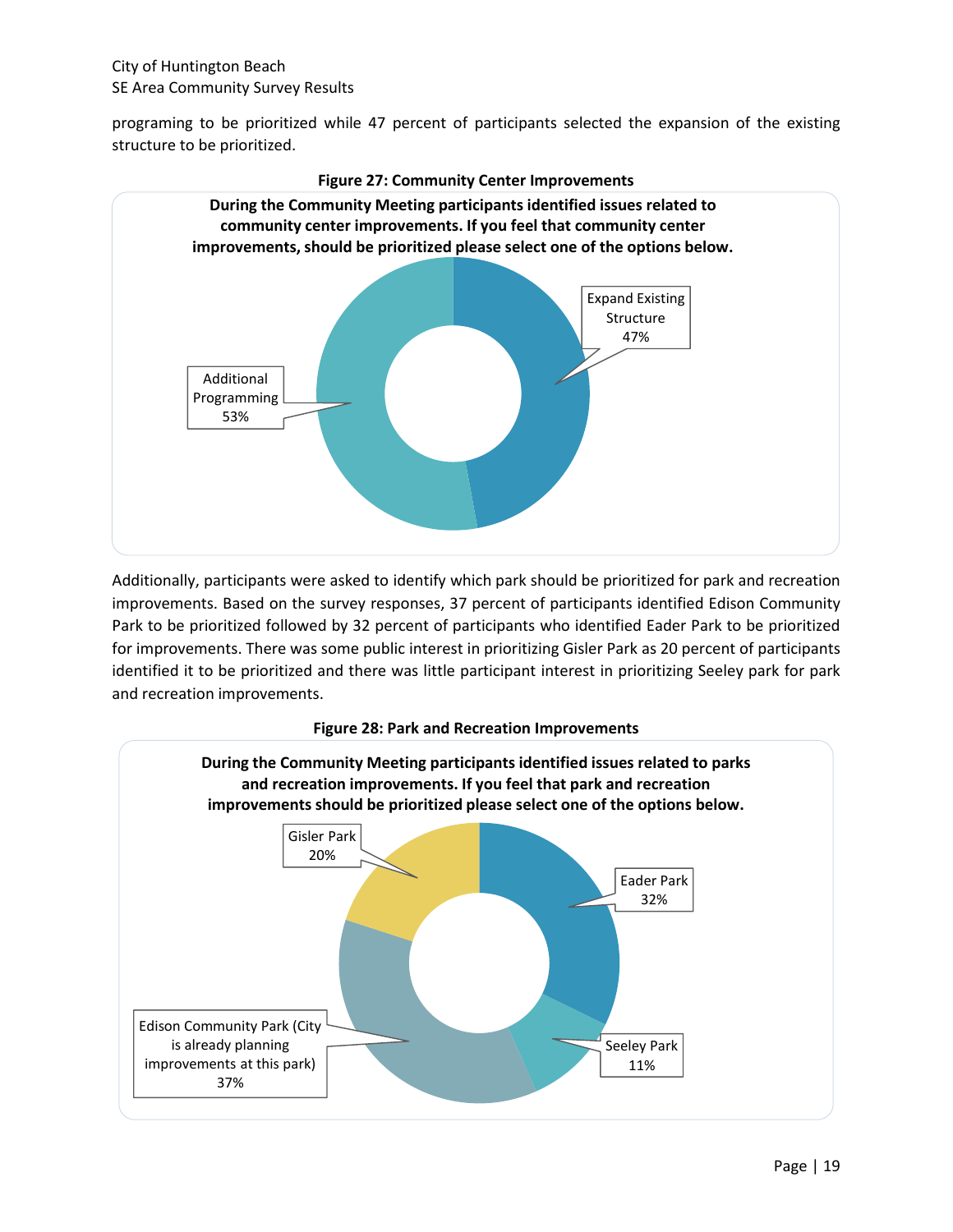Regarding the Southeast Area's park facilities, participants were asked how often they visit the community parks or outdoor facilities (**Figure 29**). There was 40 percent of participants who selected that they visit parks or outdoor facilities in the area more than twice a week followed by 16 percent of participants who selected that they visit every week. Additionally, 14 percent of participants selected that they visit community parks or outdoor facilities every other week, 12 percent of participants selected that they visit once every few months, and 10 percent of participants selected that they visit once a month. Few participants selected that they visit community parks and outdoor facilities and very few participants selected that they have never gone to visit community parks or outdoor facilities in the Southeast Area.





## Park Usage

The survey asked participants to rank their park usage of four parks in the Southeast area of the City on a scale of one to five:

- $\bullet$  1 = attended once or less in the last five years.
- $2 =$  attend approximately once per year.
- $\bullet$  3 = attend approximately twice per year.
- $\bullet$  4 = attend at least four times per year.
- $5 =$  attend six times or more per year.

## *1. Eader Park*

Based on the survey responses, 41 percent of participants selected that they attend Eader park six or more times per year, followed by 33 percent of participants attending Eader Park once or less in the last five years. There was 10 percent of participants that selected that they attend Eader park approximately twice a year, another 9 percent of participants selected that they attend the park approximately once a year, and 7 percent of participants attend that park at least 4 times per year. Overall, Eader Park is highly attended and used.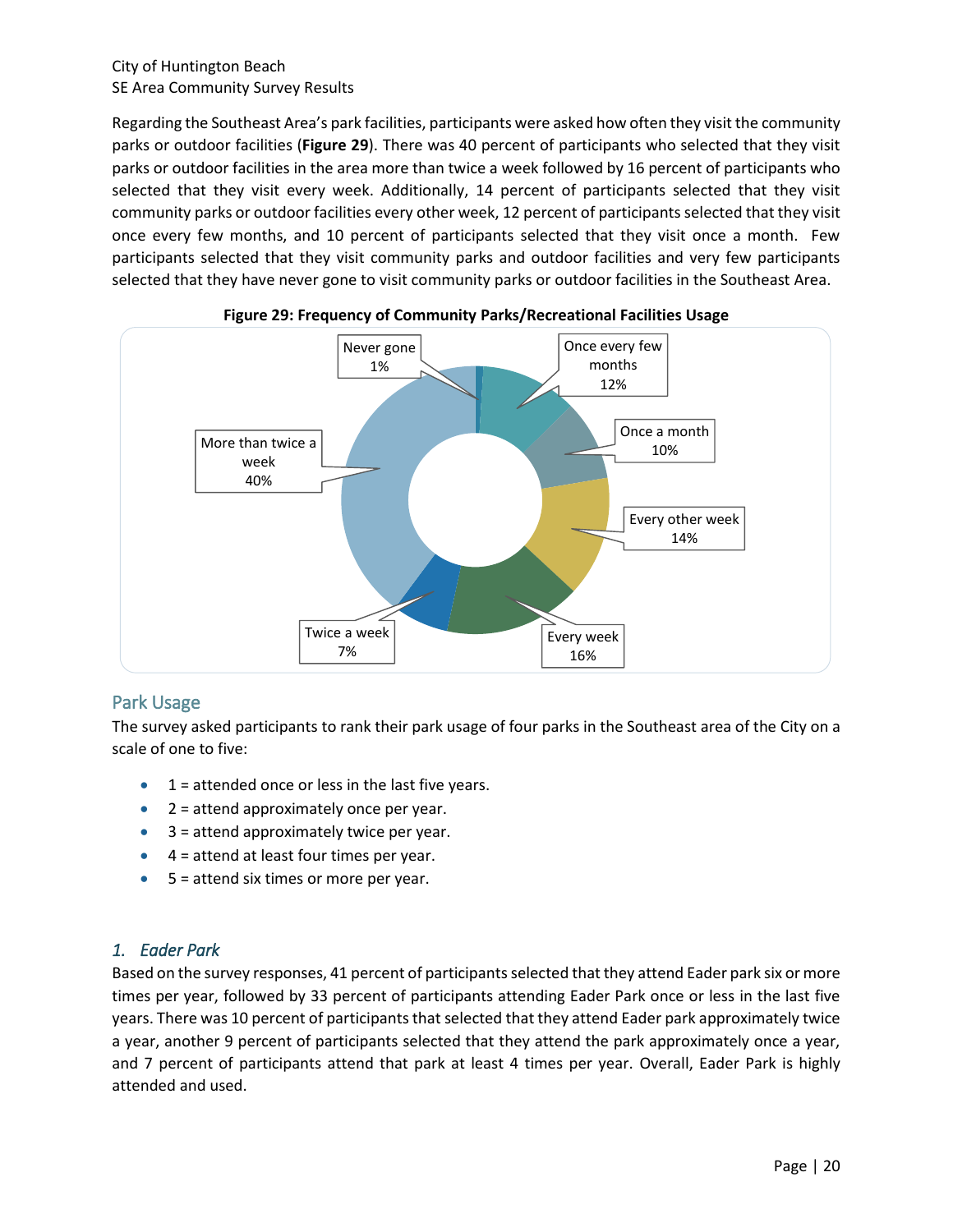

#### **Figure 30: Park Usage at Eader Park**

#### *2. Seeley Park*

Based on the survey responses, majority of participants selected that they have attended Seeley park once or less in the last five years. There was 22 percent of participants that selected that they attend Seeley Park six or more times per year followed by 11 percent of participants that attend Seeley park approximately once per year. About 12 percent of participants selected that they either attend Seeley Park approximately twice per year or that they attend the park at least four times per year.



**Figure 31: Park Usage at Seeley Park**

#### *3. Edison Community Park*

Based on the survey responses (**Figure 32**), 45 percent of participants selected that they attend Edison Community Park six or more times per year, followed by 16 percent of participants attending the park once or less in the last five years. Additionally, 15 percent of participants selected approximately twice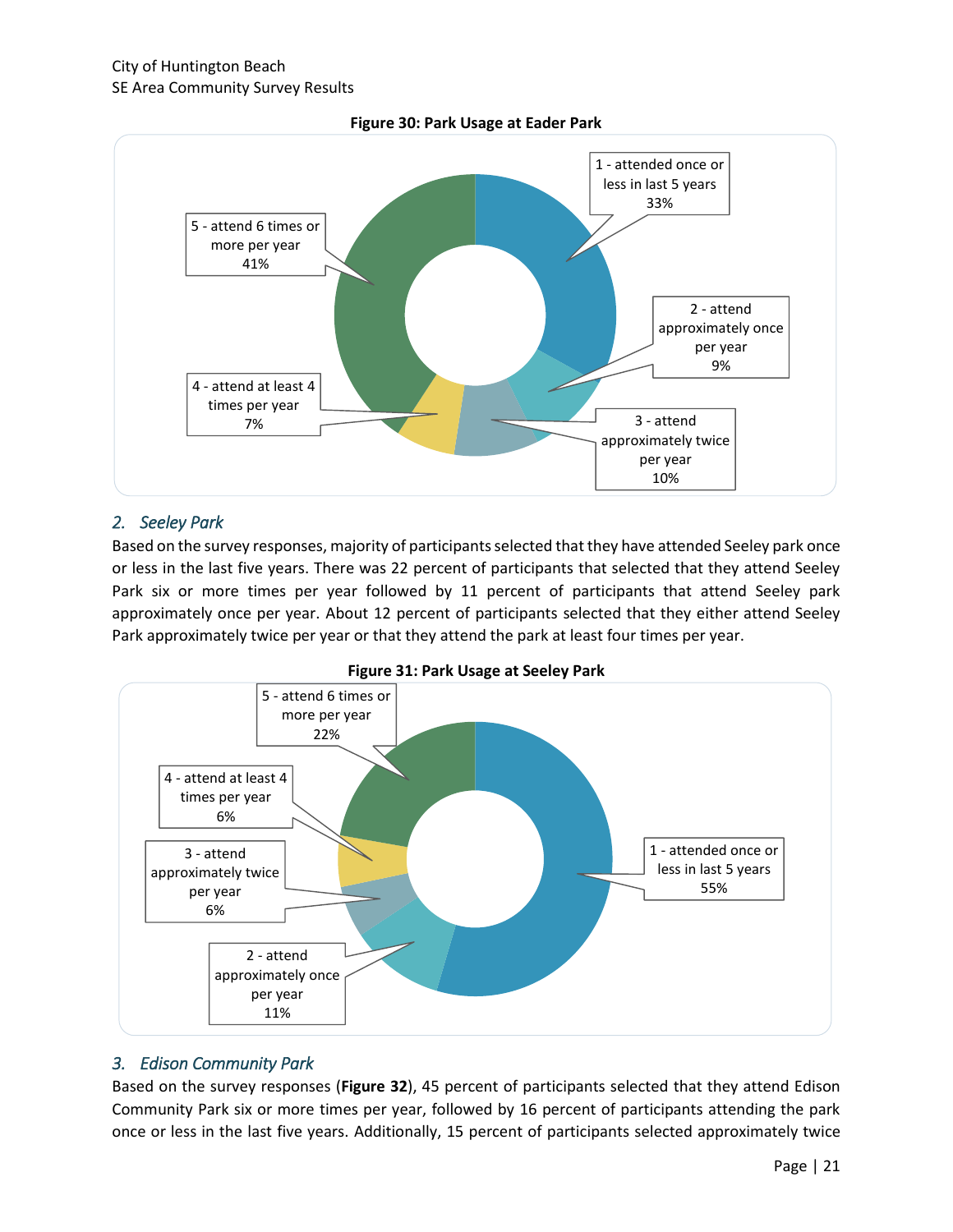per year followed by 13 percent of participants who selected at least four times per year. Only 11 percent of participants selected that they attend Edison Community Park approximately oncer per year. Overall, Edison Community Park is highly attended and used.





## *4. Gisler Park*

Based on the survey responses (**Figure 33**), majority of participants selected that they have attended Gisler Park once or less in the last five years. About 16 percent of participants selected that they attend Gisler Park approximately oncer per year followed by 14 percent that selected that they attend the park six or more times per year. Only 6 percent of participants selected that they attend Gisler Park at least four times per year.



**Figure 33: Park Usage at Gisler Park**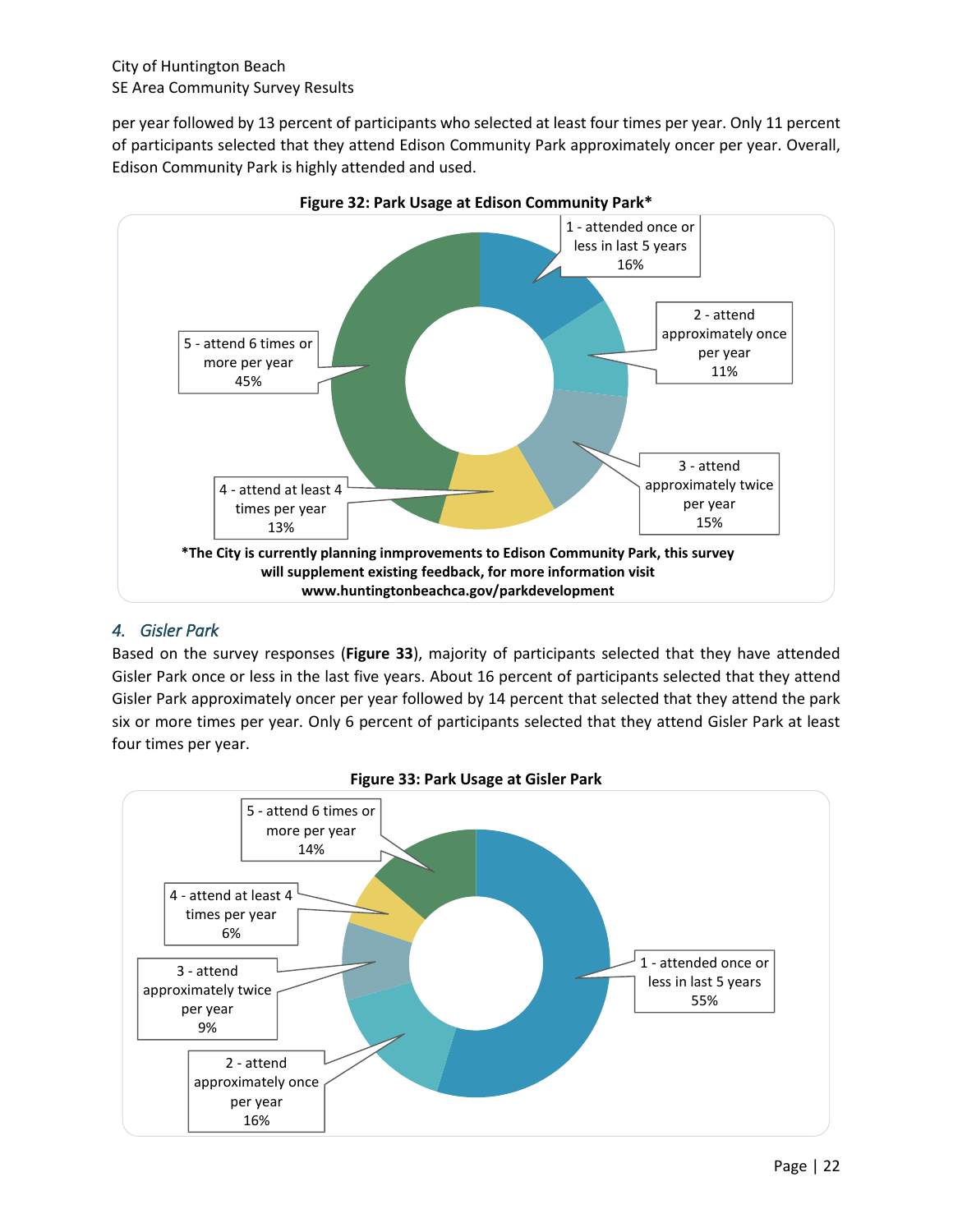## Park Condition

The survey also gathered information about the conditions of the listed parks and asked participants to rank their satisfaction of the condition and facilities of two parks in the Southeast Area of the City on a scale of one to five:

- $1 =$  Extremely unsatisfied.
- $2 =$  Somewhat unsatisfied.
- 3 = neither satisfied or unsatisfied.
- $\bullet$  4 = Somewhat satisfied.
- $5$  = Extremely satisfied.

## *1. Eader Park*

Based on the survey responses (**Figure 34** below), 43 percent of participants ranked the condition and facilities of Eader Park as neither satisfying or unsatisfying. About 22 percent of participants ranked the condition of Eader Park as somewhat satisfying and an additional 22 percent of participants ranked the condition of the park as somewhat unsatisfying. Few participants ranked the condition and facilities of Eader Park as either extremely satisfying or extremely unsatisfying.



#### **Figure 34: Eader Park Conditions and User Satisfaction**

## *2. Seeley Park*

Based on the survey responses (**Figure 35**), majority of participants ranked the condition and facilities of Seeley Park as neither satisfying or unsatisfying. About 25 percent of participants ranked the condition of Seeley Park as somewhat satisfying and 15 percent of participants ranked the condition of the park as somewhat unsatisfying. Very few participants ranked the condition and facilities of Seeley Park as either extremely satisfied or extremely unsatisfied.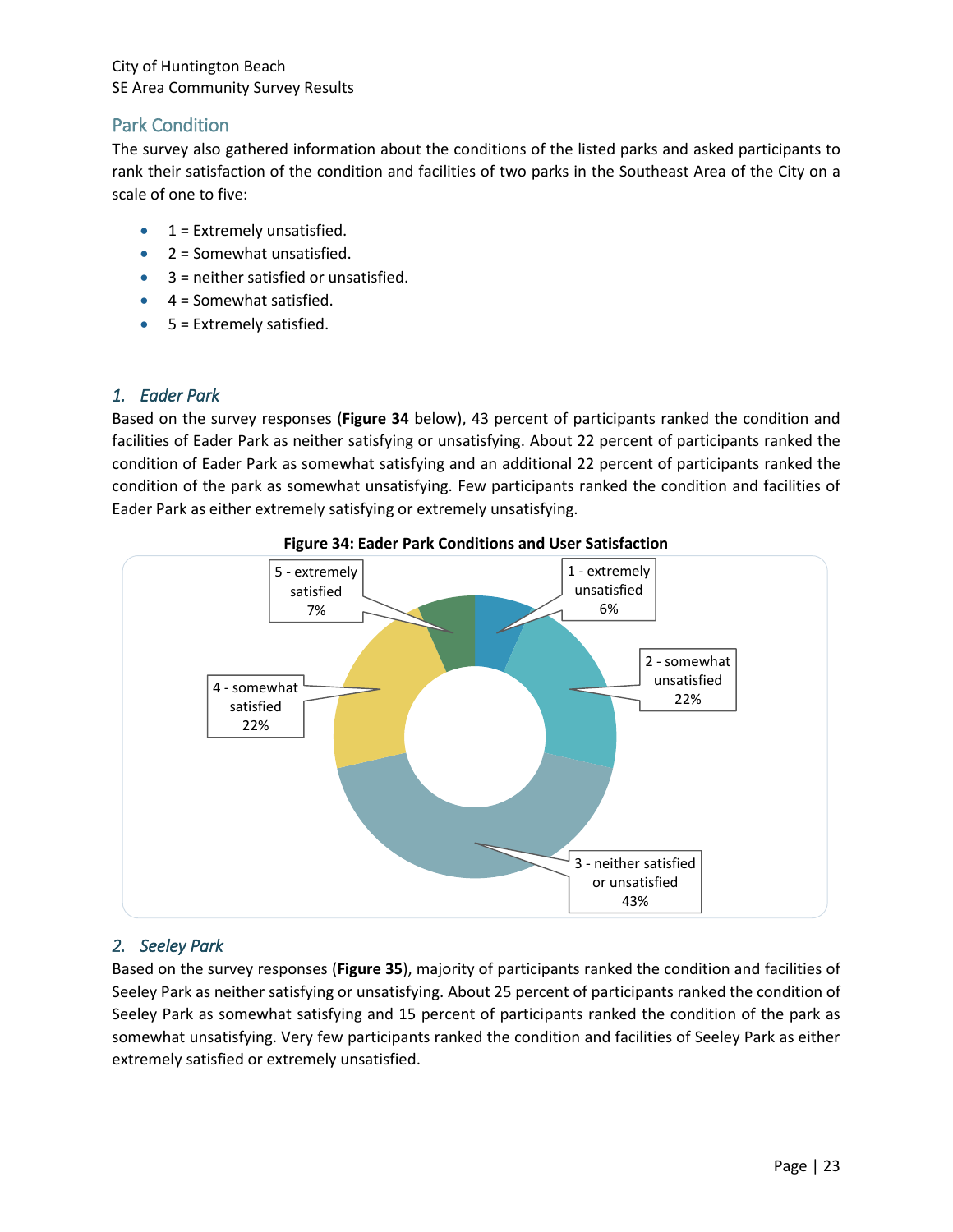

#### **Figure 35: Seeley Park Conditions and User Satisfaction**

Additionally, the survey asked participants to comment what improvements they would like to be made at the parks that they may be unsatisfied with. Key themes identified in the participant comments include the following:

- **Increase and enforce the safety and cleanliness of all parks.**
- Replace unsafe playground equipment.
- Repave playgrounds, sidewalks and walking paths, parking lots, and tennis courts.
- **Improve pedestrian and bicycle access to the parks.**
- **IMPROVE LANDSCAPION AS THE STARK IS A STARK INCOVER ASSES** areas.
- Add additional bathroom facilities, benches and tables, lighting, and trashcans.
- Add sports fields such as soccer fields and pickle ball courts as well as a dog park.

Regarding the Southeast Area's community facilities (**Figure 36**), participants were asked was how often they visit the local library or community center and 44 percent of participants selected that they visit once every few months. An additional 19 percent of participants selected that they visit the local library or community center every other week followed by 13 percent of participants who visit once a month. There was 10 percent of participants who selected that they visit every week, 9 percent who selected that they have never gone, and 5 percent who visit the local library and community center more than twice a week.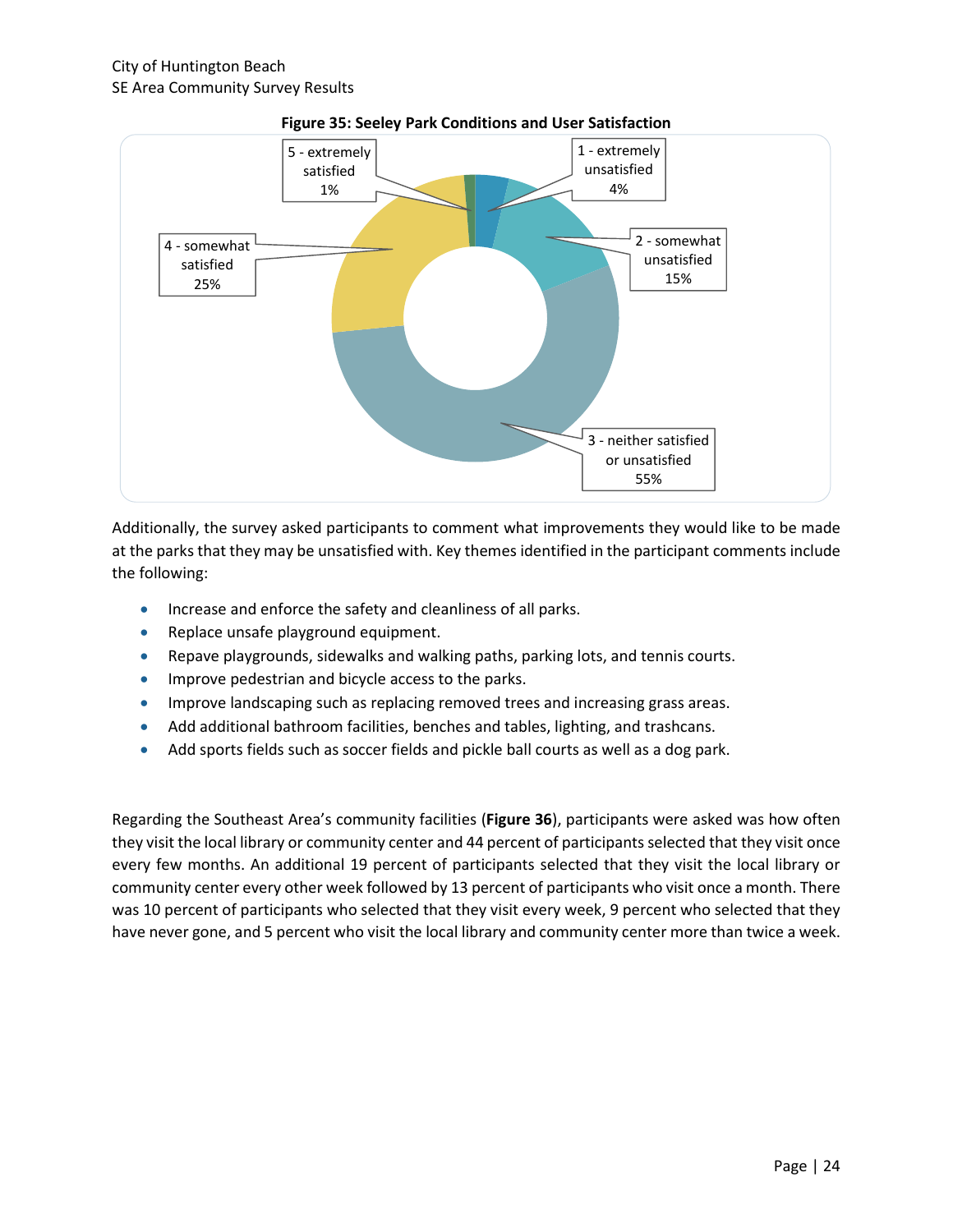

#### **Figure 36: Frequency of Community Center/Library Usage**

## Edison Community Center

The survey asked participants to select how many times they have visited the Edison Community Center with in the past five years. Based on the survey responses, 30 percent of participants selected that they have visited the Edison Community Center more than 20 times in the past five years. Additionally, 21 percent of participants selected they have visited the Edison Community Center six to ten times within the past five years and an additional 21 percent of participants selected that they have visited the center two to five times within the past five years. Seventeen percent of participant selected that they have visited the center less than once in the past five years and 11 percent of participants selected that they have visited the community center 11 to 20 times within the past five years. Overall, majority of participants frequent the community center each year.



#### **Figure 37: Edison Community Center, Participant Usage**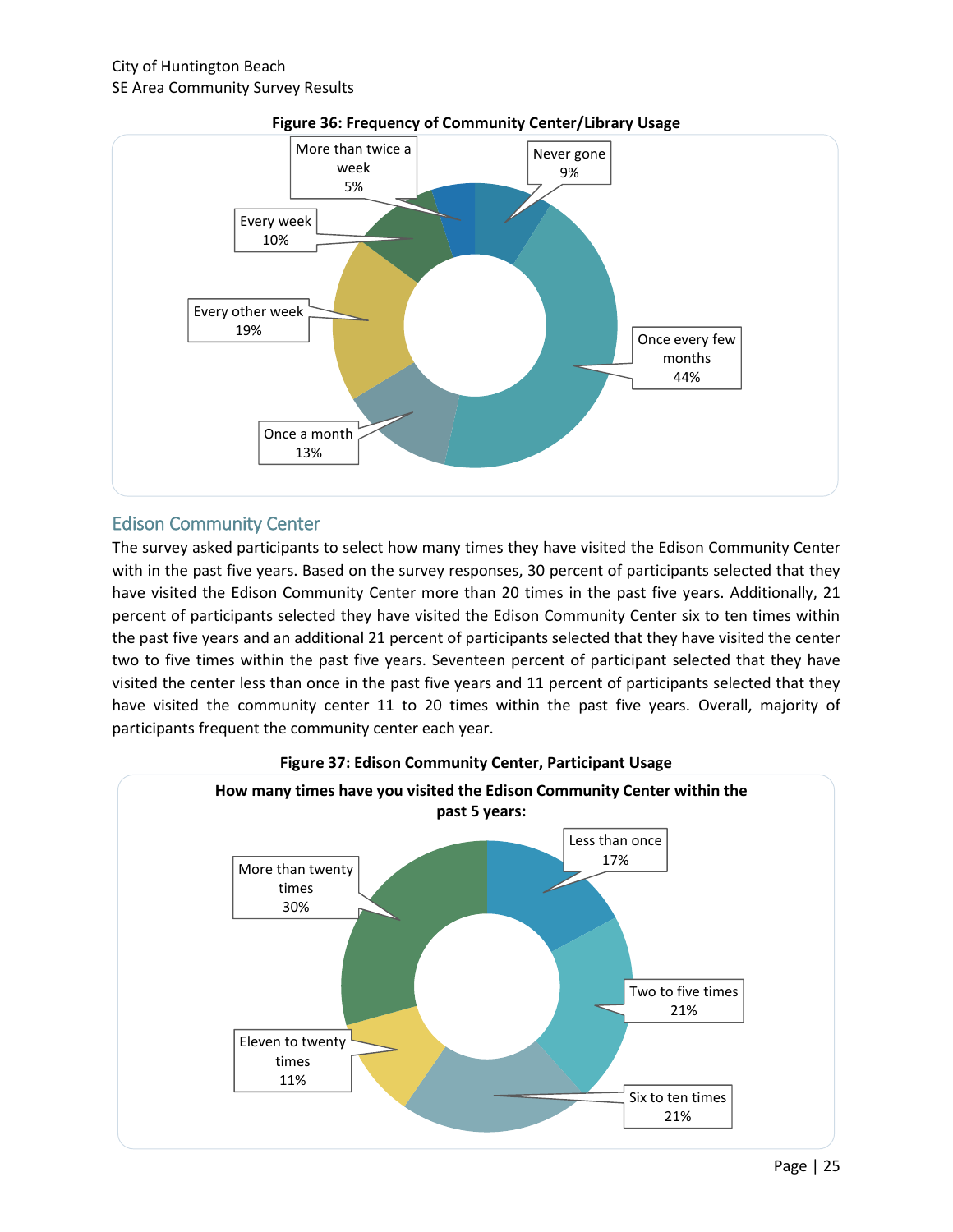The survey also participants to share why they visit the Edison Community Center. Key themes identified in the participant comments include the following:

- To attend classes, meetings, or events.
- To play sports, take part in outdoor recreational activities, and spend time outside.
- To walk their dogs.
- To vote.

Additionally, the survey asked participants to share what additional programming they would like to be incorporated into the offerings at the Edison Community Center. Key themes identified in the participant comments include the following:

- Additional youth events, classes, and camps.
- Additional adult classes including tai chi, yoga, pickle ball, cooking, music and theater lessons, art, and language courses.
- More community events.
- The addition of a community pool.

#### Banning Library

The survey asked participants to select how many times they have visited the Banning Library within the past five years. Based on the survey responses, 36 percent of participants selected that they have visited the Banning Library less than once within the past five years. There was 23 percent of participants who selected that they have visited the Banning Library more than 20 times within the last five years followed by 17 percent of participants who have visited the library two to five times within the last five years. Sixteen percent of participants selected that they have visited the Banning Library six to ten times within the last five years and 8 percent of participants selected that they have visited the library eleven to twenty times within the last five years.



**Figure 38: Banning Library, Participant Usage**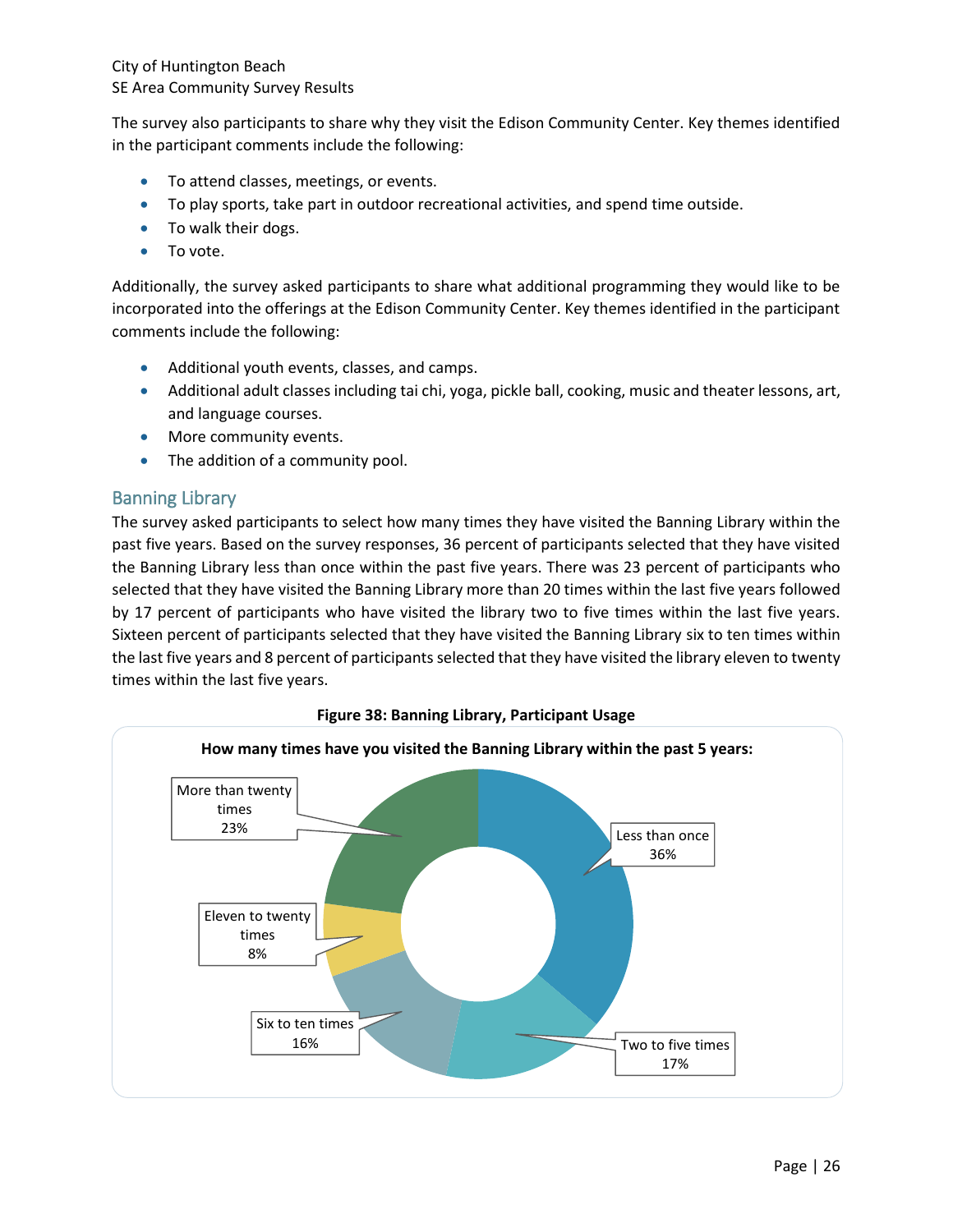The survey also asked participants to share why they visit the Banning Library. Key themes identified in the participant comments include the following:

- To check out or return books.
- To go to meetings, read, or work.
- For children's programs such as craft Wednesday and story time.

Additionally, the survey asked participants to share what additional programming they would like to be incorporated into the offerings at the Banning Library. Key themes identified in the participant comments include the following:

- Additional programming for kids including reading programs, afterschool services, and events.
- **•** Offer adult technology and computer courses.
- Expand the book selection and computer services.
- Hire a librarian.

# Slide 4 - Budget Allocation

The fourth slide of the survey asked participants to prioritize how much of the budget should be allocated to the various types of improvements discussed above. On average participants identified 30.9 percent of the budget to be allocated to roadway improvements followed by 24.5 percent of the budget to be allocated to park improvements.

## Slide 4 – Charts and Data

The survey asked participants to help the City prioritize how much of the budget should be allocated to the various types of improvements in the Southeast Area. Participants selected the average budget allocation for roadway improvements in the Southeast area to be about 31 percent of the budget. The average budget allocation for park improvements was roughly 25 percent followed by the average budget allocation for infrastructure improvements to be about 23 percent. As for mobility improvements and community center improvement participants selected that about 18 percent and 16 percent of the budget should be allocated respectively.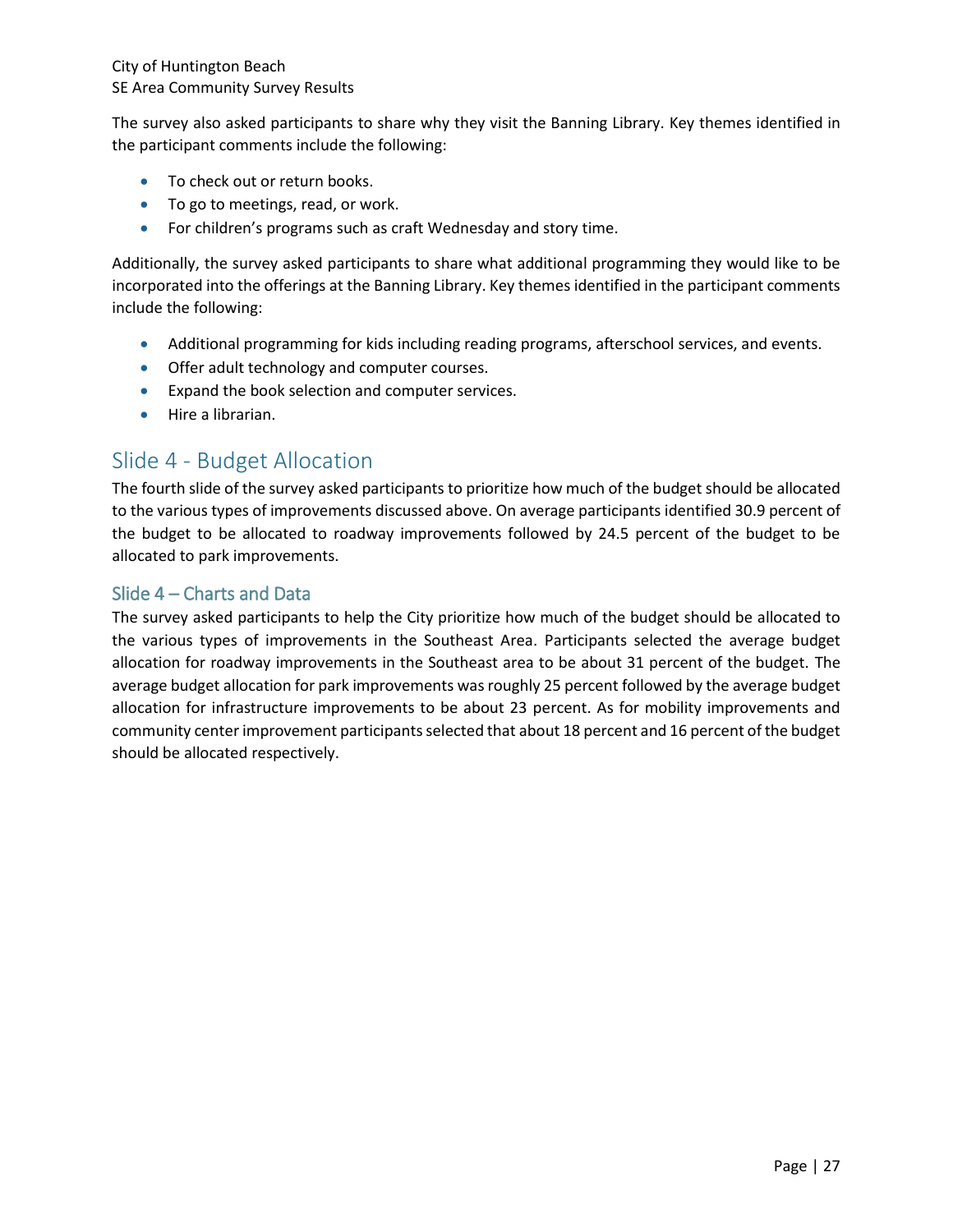

**Figure 39: Resources and Budget Allocation in Southeast Area<sup>1</sup>**

# Slide 5 - Wrap Up: Final Questions

The survey asked participants a series of final questions to help assess the ideas contributed with various community demographics.

## Slide 5 – Charts and Data

 $\overline{\phantom{a}}$ 

The first wrap up question asked participants to identify their age range (**Figure 40**). Based on the survey responses, 32 percent of participants selected that they are between 55 to 64 years of age followed by 29 percent of participants selecting that they are 65 or more years of age. There was 19 percent of participant who selected that they are between 45 and 54 years of age and 17 percent of participants are between 35 to 44 years of age. Less than 4 percent of participants selected that they are between 19 to 34 years of age and no participants were under the age of 18.

 $<sup>1</sup>$  It should be noted that the average budget allocation for infrastructure improvements was adjusted for consistency with the</sup> other improvements allocation scale.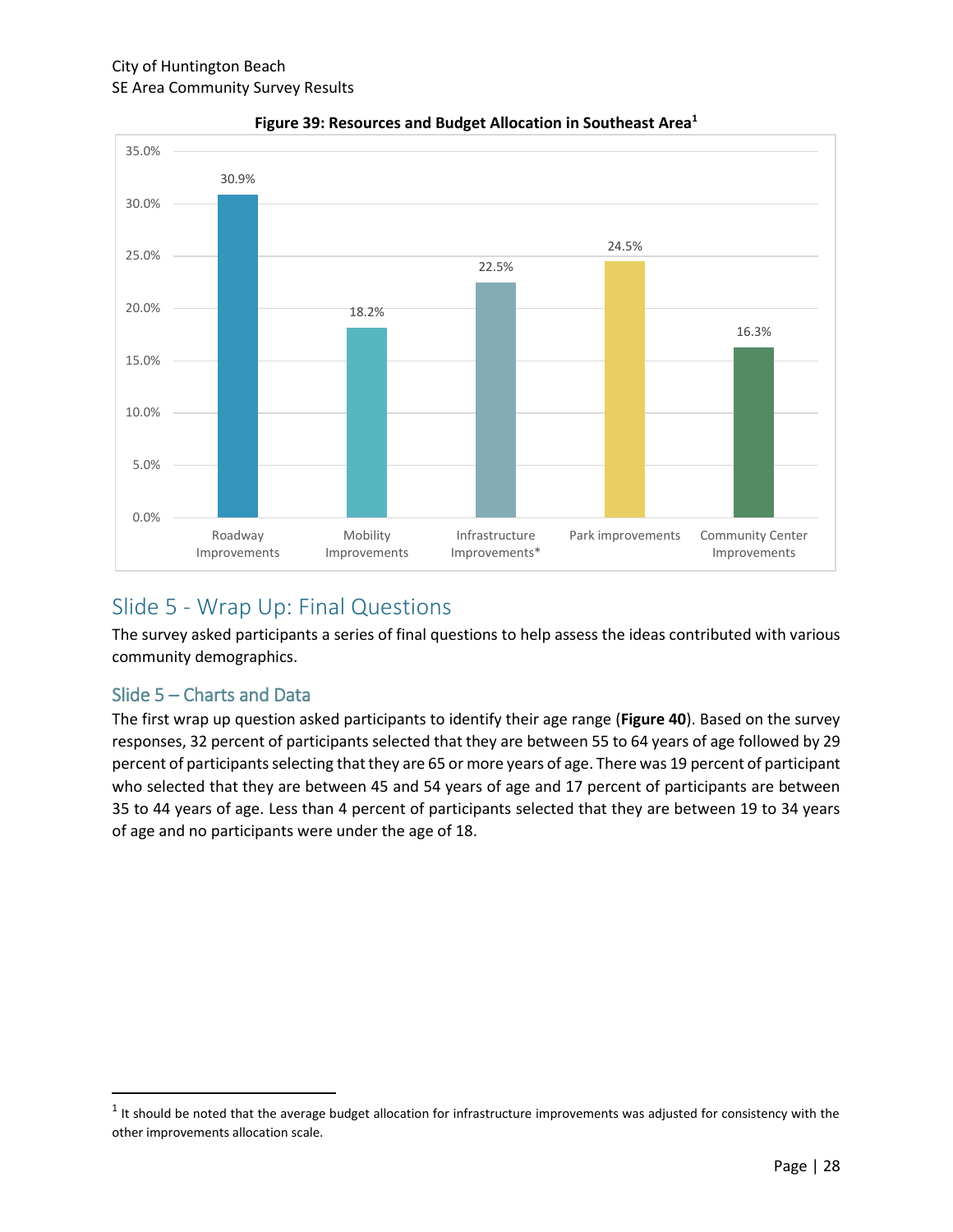

Participants were also asked how long they have lived in the Southeast Area of the City (**Figure 41**). The majority of participants selected that they have lived in the southeast area for 20 plus years followed by 11 percent of participants who have lived in the area for less than five years. There was 20 percent of participants who have lived in the Southeast Area for 11 to 15 years, 9 percent of participants who have lived in the area for 6 to 10 years, and 7 percent of participants who have lived in the area for 16 to 20 years.



Participants were asked if they are renters or homeowners in the Southeast Area (**Figure 42**). A total of 97 percent of participant selected that they are homeowners in the Southeast area and 3 percent of participants are renters in the area. There were no participants who own property that they rent to others in the Southeast area and no participants were unhoused.